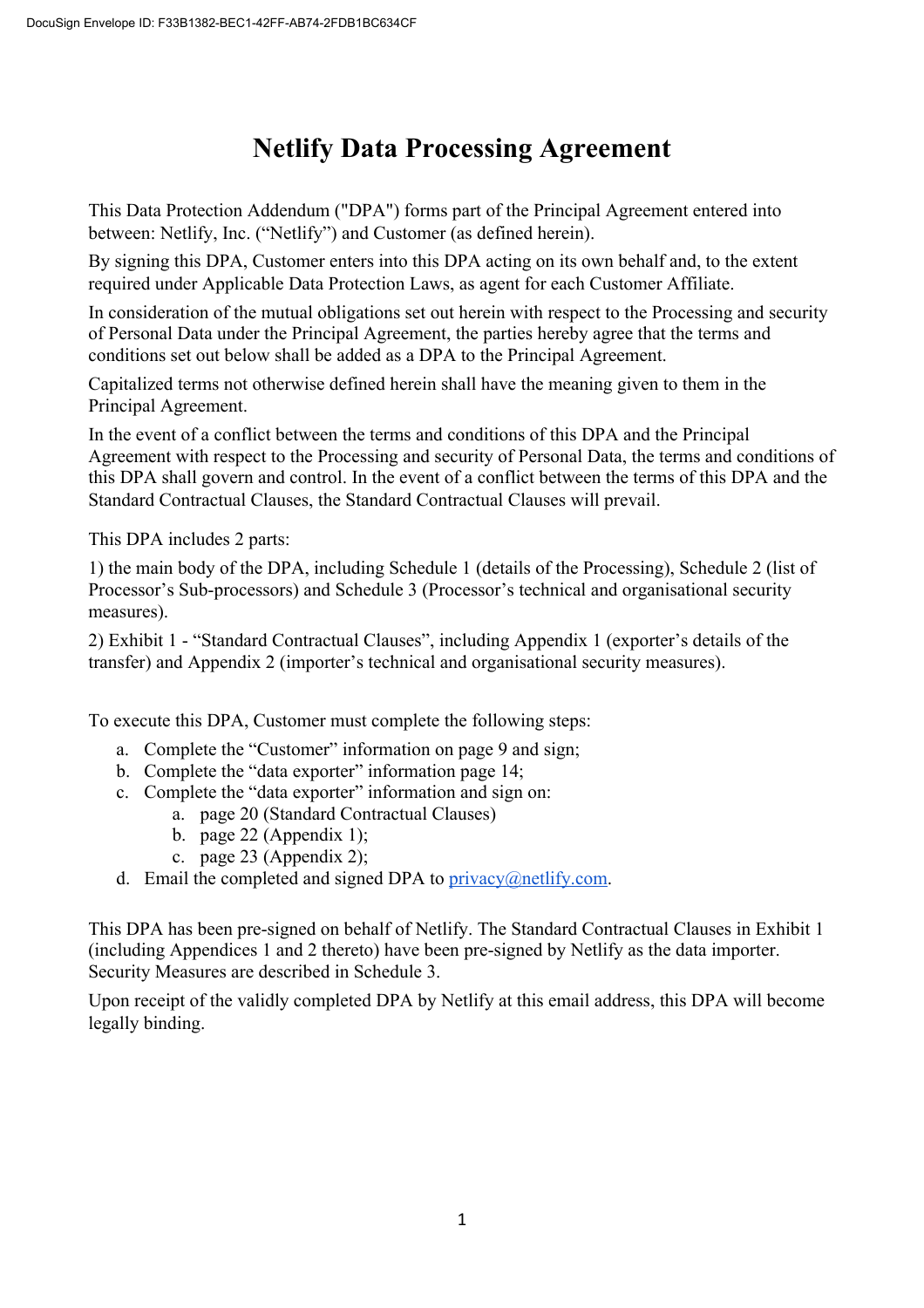The parties agree as follows:

# **1. Definitions**

- 1.1 **"Applicable Data Protection Laws"** means all laws and regulations, including laws and regulations of California and the European Union and the European Economic Area and their member states, Switzerland and the United Kingdom, applicable to the Processing of Personal Data under the Principle Agreement;
- 1.2 **"Affiliate"** means any entity that owns or controls, is owned or controlled by, or is under common control or ownership with a party to this DPA, where control is defined as the direct or indirect ownership or control of more than 50% of the voting interests of the entity;
- 1.3 **"Controller"** means the entity that alone or jointly with others, determines the purposes and means of the Processing of Personal Data. For the purposes of this DPA only, the term Controller shall include Controller Affiliates;
- 1.4 **"Customer"** means the entity identified as such as a signatory to this DPA, and identified as "Customer" or "User" in the Principal Agreement. For the purposes of this DPA only, the term "Customer" shall include Customer Affiliates;
- 1.5 **"Customer Personal Data**" means any Personal Data Processed by Netlify on behalf of a Customer pursuant to or in connection with the Principal Agreement;
- 1.6 **"Data Subjec**t" means the identified or identifiable natural person to whom Personal Data relates;
- 1.7 **"Delete"** means to remove or obliterate Personal Data such that it cannot be recovered or reconstructed;
- 1.8 **"EU Data Protection Laws**" means EU Directive 95/46/EC, as transposed into domestic legislation of each Member State and as amended, replaced or superseded from time to time, including by the GDPR and laws implementing or supplementing the GDPR;
- 1.9 **"GDPR"** means EU General Data Protection Regulation 2016/679;
- 1.10 **"CCPA"** means the California Consumer Privacy Act, Cal. Civ. Code 1798.100 et seq., including any amendments and any implementing regulations thereto that become effective on or after the effective date of this DPA**;**
- 1.11 **"Personal Data"** means any information relating to Data Subject which is subject to the Applicable Data Protection Laws and which Processor Processes on behalf of Controller other than Anonymous Data;
- 1.12 **"Principal Agreement"** means Netlify's Terms of Service Agreement, SaaS Services Agreement, Order Form or any other written or electronic agreement for the purchase of services from Netlify (identified as "Services" in the applicable agreement or order form), which Customer has signed up for and agreed to, including Netlify's Privacy Policy;
- 1.13 **"Processor"** means the entity, including its Affiliates which Processes Personal Data on behalf of the Controller;
- 1.14 **"Services"** means the services and other activities to be supplied to or carried out by or on behalf of Netlify for Customer pursuant to the Principal Agreement;
- 1.15 **"Standard Contractual Clauses"** means the contractual clauses attached hereto as Exhibit 1 pursuant to the European Commission's decision (C(2010)593) of 5 February 2010 on Standard Contractual Clauses for the transfer of personal data to processors established in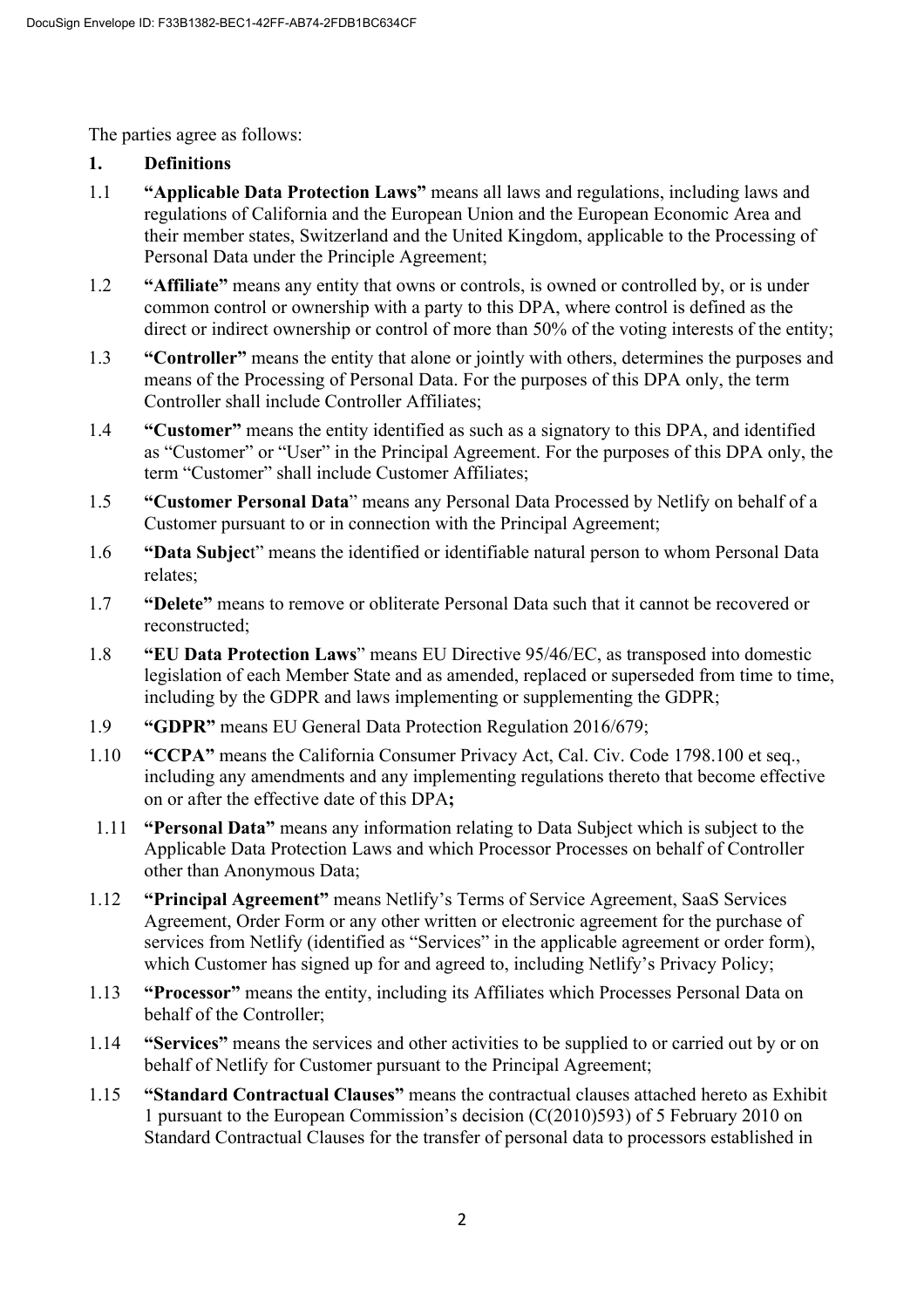third countries which do not ensure an adequate level of data protection (or any updated version thereof);

- 1.16 **"Sub-processor"** means any Processor engaged by or on behalf of Netlify or any Netlify Affiliate to Process Personal Data on behalf of Customer pursuant to the Principal Agreement;
- 1.17 **"Anonymous Data"** means Personal Data that has been processed in such a manner that it can no longer be attributed to an identified or identifiable natural person;
- 1.18 The terms, **"Commission", "Personal Data Breach"**, **"Process"**, **"Processing"** and **"Supervisory Authority"** shall have the same meaning as in the GDPR.

#### **2. Processing of Customer Personal Data**

2.1 Roles of the Parties**.** 

The parties acknowledge and agree that with respect to the Processing of Personal Data, Customer is the Controller and Netlify is the Processor. This DPA does not apply to Personal Data for which Netlify is a Controller.

- 2.2 Netlify shall:
	- 2.2.1 comply with all Applicable Data Protection Laws in the Processing of Customer Personal Data; and
	- 2.2.2 process the Personal Data only on documented instructions from the Controller or as set forth in the Principal Agreement and/or Schedule 1, unless Processing is required by Applicable Data Protection Laws to which Netlify is subject, in which case Netlify shall to the extent permitted by Applicable Data Protection Laws inform the Controller of that legal requirement before the relevant Processing of that Personal Data;
	- 2.2.3 as soon as reasonably practicable upon becoming aware, inform Customer if, in Netlify's opinion, an instruction from Customer infringes the GDPR or other Applicable Data Protection Laws;
	- 2.2.4 take steps to ensure that any natural person acting under the authority of Netlify who has access to Personal Data does not Process them except on instructions from the Customer, unless he or she is required to do so by Applicable Data Protection Laws;
	- 2.2.5 take reasonable steps to ensure that access to Customer Personal Data is limited to authorized personnel who need to know or have access to the relevant Customer Personal Data as necessary to perform the Services pursuant to the Principal Agreement, ensuring that all such individuals are appropriately trained and informed of the confidential nature of Personal Data and have committed themselves to confidentiality.
- 2.3 Customer:
	- 2.3.1 shall comply with all Applicable Data Protection Laws in its role as Controller of and in its Processing of Customer Personal Data; and
	- 2.3.2 warrants and represents that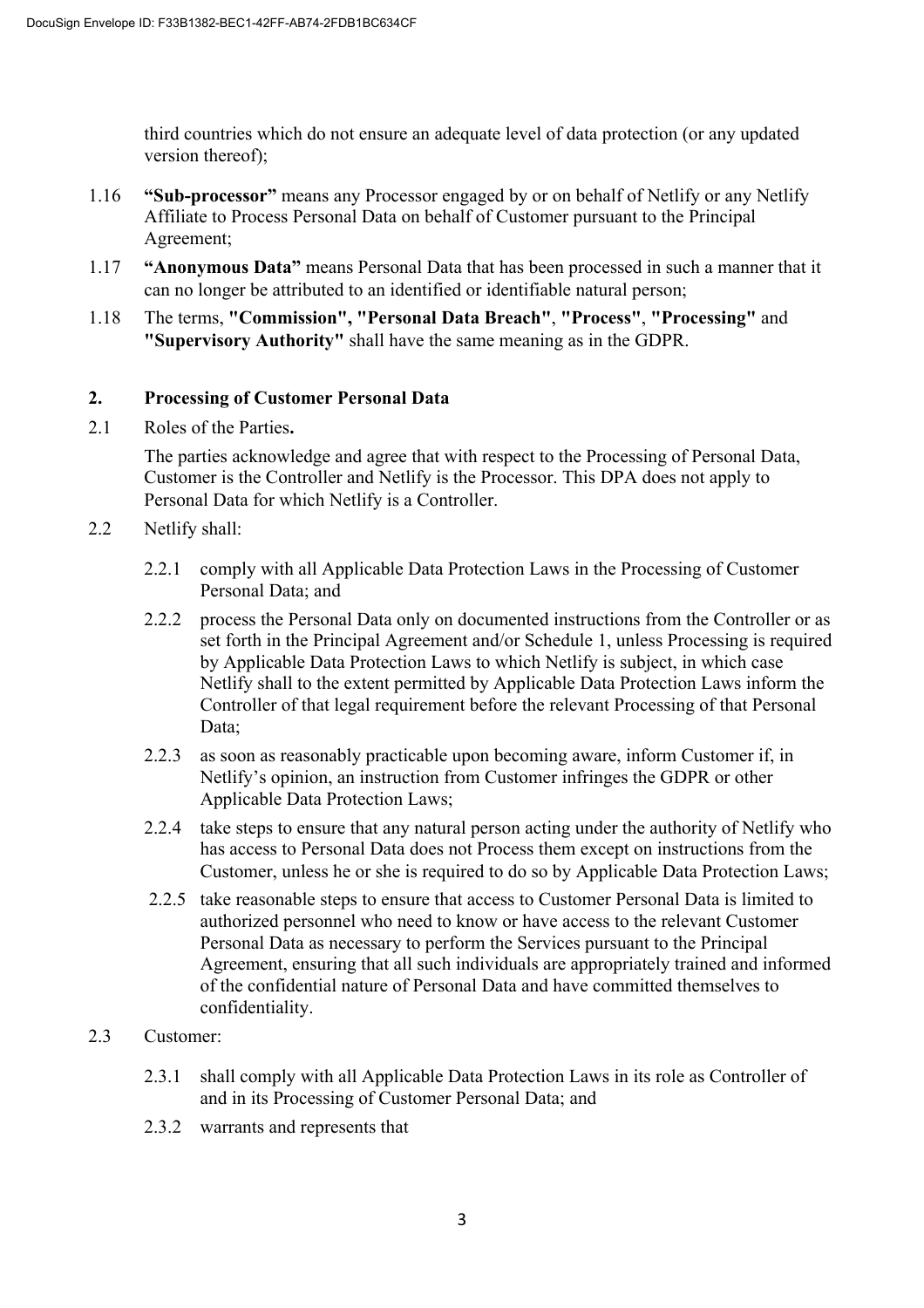- 2.3.2.1 it has a valid lawful basis or bases under Applicable Data Protection Laws for its Processing of Personal Data; and
- 2.3.2.2 that it has the sole responsibility for the accuracy and legality of Personal Data, and the means by which it acquired such Personal Data; and
- 2.3.2.3 that it has the right to transfer or provide access to Personal Data to Netlify as reasonably necessary for the provision of the Services under the Principal Agreement;
- 2.3.3 instructs Netlify to:
	- 3.2.1.1 Process Customer Personal Data; and
	- 3.2.1.2 in particular, transfer Customer Personal Data to any country or territory, as reasonably necessary for the provision of Services pursuant to the Principal Agreement; and
- 2.3.4 warrants and represents that its instructions to Netlify for the Processing of Personal Data comply with Applicable Data Protection Laws, and that Processing of Personal Data in accordance with Customer's instructions will not cause Netlify to be in breach of any Applicable Data Protection Laws.

# **3. Details of the Processing**

- 3.1 Schedule 1 to this DPA sets out the duration, nature and purpose of Netlify's Processing, the types of Personal Data and categories of Data Subjects that Netlify Processes as required by the GDPR. The subject matter of Processing of Personal Data by Netlify is the performance of Services pursuant to the Principal Agreement;
- 3.2 Netlify shall not Process Personal Data (i) for purposes other than those set forth in the Principal Agreement and/or Schedule 1, (ii) in a manner inconsistent with the terms and conditions set forth in this DPA or any other documented instructions provided by Customer, including with regard to transfers of personal data to a third country or an international organization, unless required to do so by Supervisory Authority to which Netlify is subject; in such a case, Netlify shall inform Customer of that legal requirement before Processing, unless that law prohibits such information on important grounds of public interest and (iii) in violation of the Applicable Data Protection Laws. Customer hereby instructs Netlify to Process Personal Data in accordance with the foregoing and as part of any Processing initiated by Customer in its use of the Services.
- 3.3 Customer may make reasonable amendments to Schedule 1 by written notice to Netlify from time to time as Customer reasonably considers necessary to meet its requirements. Nothing in Schedule 1 (including as amended pursuant to this section 3.3) confers any right or imposes any obligation on any party to this DPA.

### **4. Security**

4.1 Taking into account the state of the art, the costs of implementation and the nature, scope, context and purposes of Processing as well as the risk of varying likelihood and severity for the rights and freedoms of natural persons, Netlify shall in relation to Customer Personal Data maintain appropriate technical and organizational measures to ensure a level of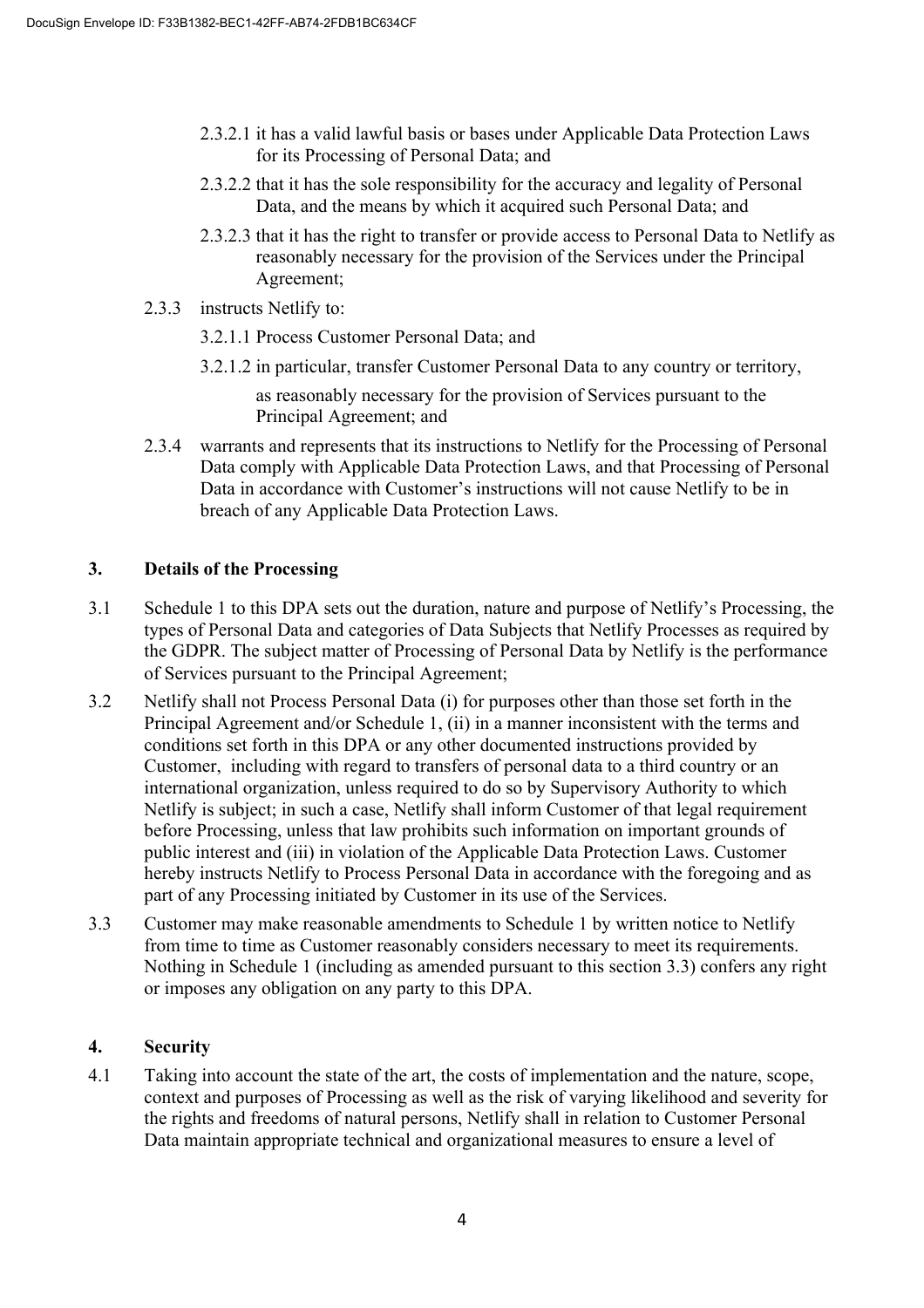security appropriate to the risks that are presented by Processing of Customer Personal Data, including protection against accidental or unlawful destruction, loss, alteration, unauthorised disclosure of, or access to Customer Personal Data transmitted, stored or otherwise in Netlify's possession or under its control. Such measures include the measures specified in Schedule 3 below.

### **5. Subprocessing**

- 5.1 Customer acknowledges and agrees that Netlify may utilize the authorized Sub-processors set forth in Schedule 2.
- 5.2 Netlify shall by email inform the Customer of any changes concerning the addition or replacement of sub-processors, at least ten (10) business days prior to such change(s), thereby giving the Customer the opportunity to object to such changes. Customer may object in writing to Netlify's intended change concerning Netlify's Sub-processors within five (5) business days of such notice.
- 5.3 If it is not possible for Netlify and Customer to resolve the issue within a reasonable time despite both parties' good faith efforts, notwithstanding anything in the Principal Agreement, Customer may suspend or terminate the Principal Agreement to the extent that it relates to the Services which require the use of the proposed Sub-processor.
- 5.4 Netlify will enter into a written agreement with each Sub-processor containing terms which offer at least the same level of protection for Customer Personal Data as those set out in this DPA, imposing in particular that each Sub-processor provides sufficient guarantees to implement appropriate technical and organisational measures in such a manner that the Processing will meet the requirements of the GDPR.
- 5.5 Netlify shall remain fully liable to Customer for the performance of its Sub-processor's obligations to the same extent Netlify would be liable if performing the Services directly under the terms of this DPA.
- 5.6 If Customer and Netlify have entered into Standard Contractual Clauses as described in Section 11 (Transfer mechanisms for data transfers), (i) the above authorizations will constitute Customer's prior written consent to the subcontracting by Netlify of the processing of Personal Data if such consent is required under the Standard Contractual Clauses, and (ii) the parties agree that the copies of the agreements with Sub-processors that must be provided by Netlify to Customer pursuant to Clause 5(j) of the Standard Contractual Clauses may have commercial information, or information unrelated to the Standard Contractual Clauses or their equivalent, removed by Netlify beforehand, and that such copies will be provided by the Netlify only upon request by Customer.

# **6. Data Subject Rights**

6.1 Netlify shall, to the extent permitted by Applicable Data Protection Laws to which Netlify is subject, promptly notify Customer if Netlify receives a request from a Data Subject to exercise the Data Subject's right of access, right to rectification, right to erasure ("right to be forgotten"), right to restriction or cessation of processing, right to data portability, withdrawal of consent to Processing, right to object to the Processing of Data Subject's Personal Data for direct marketing purposes, right to object to Processing based on GDPR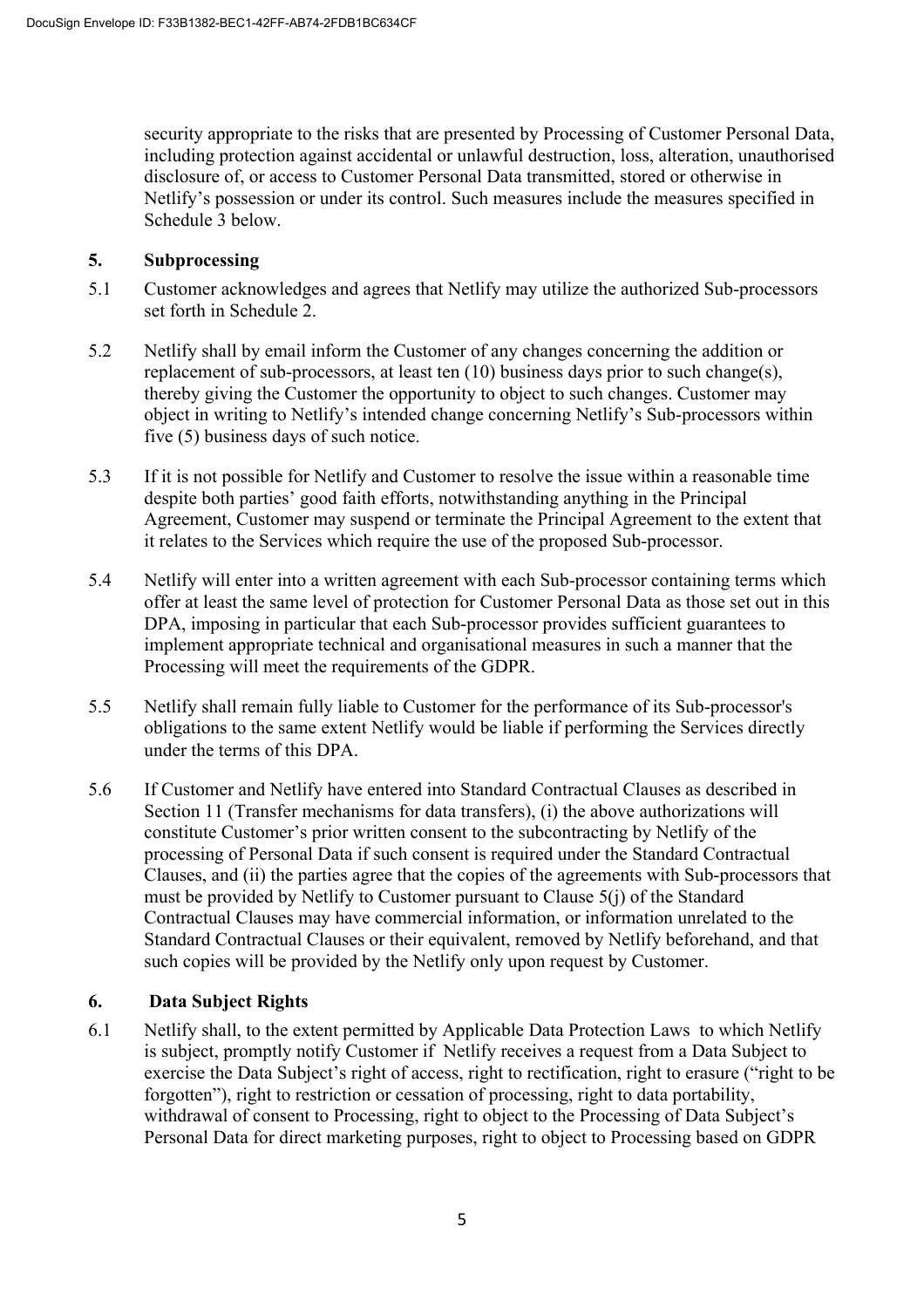article 6 (1) (e) or (f), or the Data Subject's right not to be subject to a decision based solely on automated processing (such requests individually and collectively, "Data Subject  $Request(s)$ ").

- 6.2 If Netlify receives a Data Subject Request in relation to Customer's data, Netlify will advise the Data Subject to submit their request to Customer and Customer will be responsible for responding to such request, including, where necessary, by using the functionality of the Services. Customer is solely responsible for ensuring that Data Subject Requests for erasure, restriction or cessation of Processing, or withdrawal of consent to Processing of any Personal Data are communicated to Netlify, and, if applicable, for ensuring that a record of consent to Processing is maintained with respect to each Data Subject.
- 6.3 Netlify shall, at the request of Customer, and taking into account the nature of the Processing, assist Customer by implementing appropriate technical and organisational measures, insofar as this is possible, for the fulfilment of Customer's obligations to respond to Data Subject Requests; provided that (i) Customer is itself unable to respond without Netlify's assistance and (ii) Netlify is able to do so in accordance with all applicable laws, rules, and regulations. Customer shall be responsible to the extent legally permitted for any costs and expenses arising from any such assistance by Netlify.

### **7. Personal Data Breach**

7.1 Taking into account the nature of the Processing and the information available to Netlify, Netlify shall,

7.1.1 notify Customer without undue delay after becoming aware of a Personal Data Breach affecting Customer Personal Data, providing Customer with sufficient information to allow Customer to meet its obligations under Applicable Data Protection Laws to report or inform Data Subjects or a Supervisory Authority of the Personal Data Breach.

7.1.2 co-operate with Customer and take such reasonable commercial steps as are directed by Customer to assist in the investigation, mitigation and remediation of each such Personal Data Breach.

7.2 The obligations described in Section 7.1 shall not apply in the event that a Personal Data Breach results from the actions or omissions of Customer. Netlify's obligation to report or respond to a Personal Data Breach under Section 7.1 will not be construed as an acknowledgement by Netlify of any fault or liability with respect to the Personal Data Breach.

### **8. Data Protection Impact Assessment and Prior Consultation**

To the extent required under the GDPR, Netlify shall provide reasonable assistance to Customer with any data protection impact assessments, and prior consultations with Supervising Authorities or other competent data privacy authorities, which Customer reasonably considers to be required of Customer under the GDPR or equivalent provisions of any other Applicable Data Protection Law. In each case, the reasonable assistance provided by Netlify, shall be solely in relation to Processing of Customer Personal Data pursuant to the Principal Agreement and taking into account the nature of the Processing and the information available to Netlify. Customer shall be responsible to the extent legally permitted for any costs and expenses arising from any such assistance by Netlify.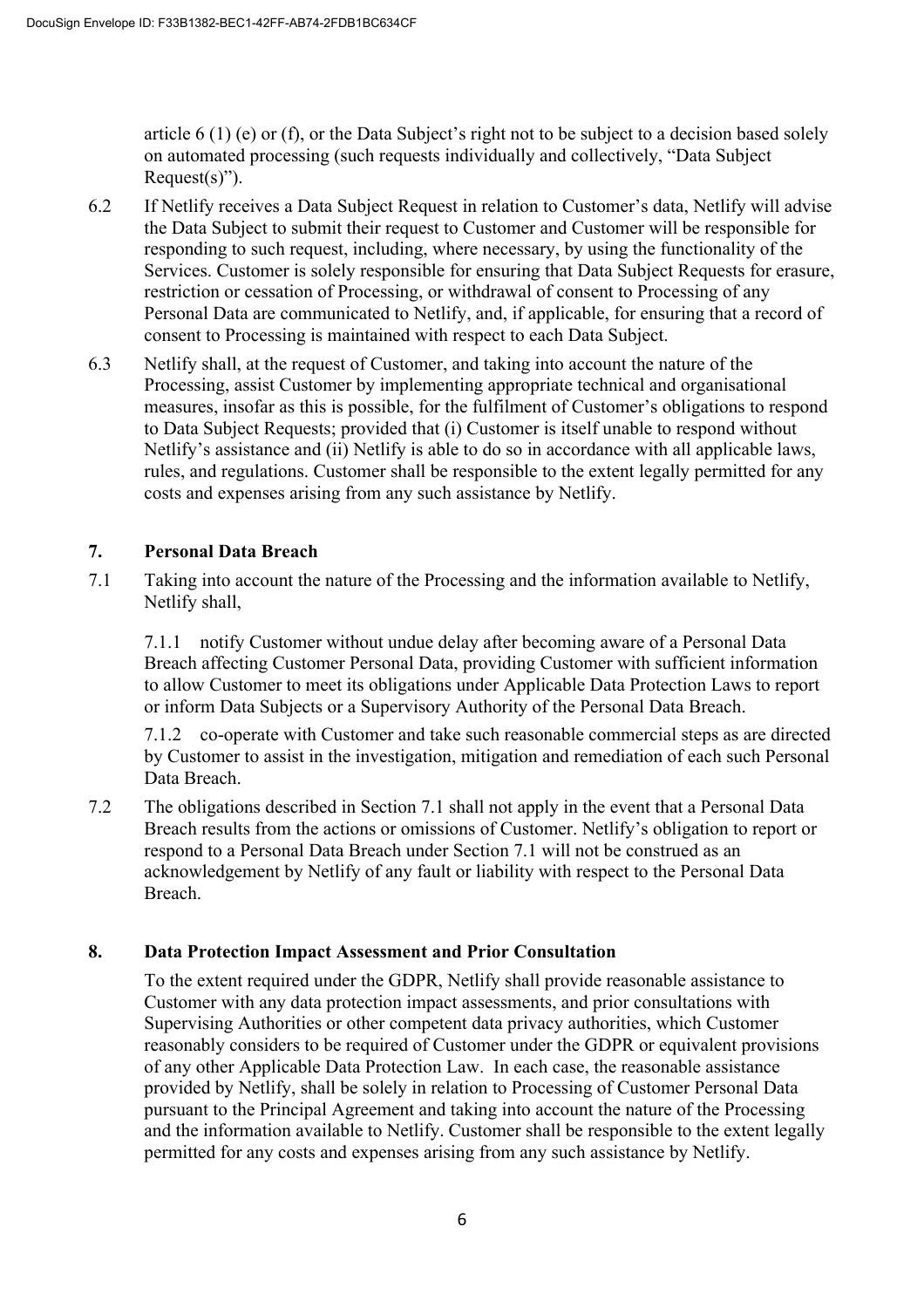# **9. Deletion or return of Customer Personal Data**

9.1 At Customer's request or following the termination or expiration of the Principal Agreement, Netlify shall return Customer Data to Customer and, to the extent allowed by Applicable Data Protection Laws, delete Customer Data.

# **10. Audit rights**

- 10.1 To the extent required by the GDPR, with reasonable notice, Netlify shall make available to Customer on request all information necessary to demonstrate compliance with this DPA, and shall allow for and contribute to audits, including inspections, by Customer or an auditor mandated by Customer in relation to the Processing of Customer Personal Data by Netlify. Customer must conduct its audits during normal business hours and take every reasonable precaution to avoid any unnecessary disruption to Netlify's operations. Customer shall be responsible for the costs of any such audits or inspections, including without limitation a reimbursement to Netlify for any time expended for on-site audits. If Customer and Netlify have entered into Standard Contractual Clauses as described in Section 11 (Transfer mechanisms for data transfers), the parties agree that the audits described in Clause 5(f) and Clause 12(2) of the Standard Contractual Clauses shall be carried out in accordance with this Section 10.1.
- 10.2 Netlify shall maintain records sufficient to demonstrate its compliance with its obligations under this DPA and retain such records for a period of three (3) years after the termination of the Principal Agreement.
- 10.3 Netlify shall immediately notify Customer if an instruction, in Netlify's opinion, infringes the Applicable Data Protection Laws or Supervisory Authority.

# **11. Transfer mechanisms for data transfers**

11.1 The parties agree that Netlify may transfer Personal Data processed under this DPA outside the European Economic Area, the United Kingdom, or Switzerland as necessary to provide the Services. To provide appropriate safeguards, the following transfer mechanisms shall apply under this DPA to any transfers of Personal Data to countries which do not ensure an adequate level of data protection within the meaning of the Applicable Data Protection Laws:

11.1.1 Standard Contractual Clauses, set forth in Exhibit 1.

# 12 **Data Protection Officer**

- 12.1 Netlify has appointed a data protection officer ("DPO") who may be reached at privacy@netlify.com.
- 12.2 Customer will provide Netlify with contact information for its DPO or similar person authorized to respond to inquiries regarding Processing of Customer Personal Data.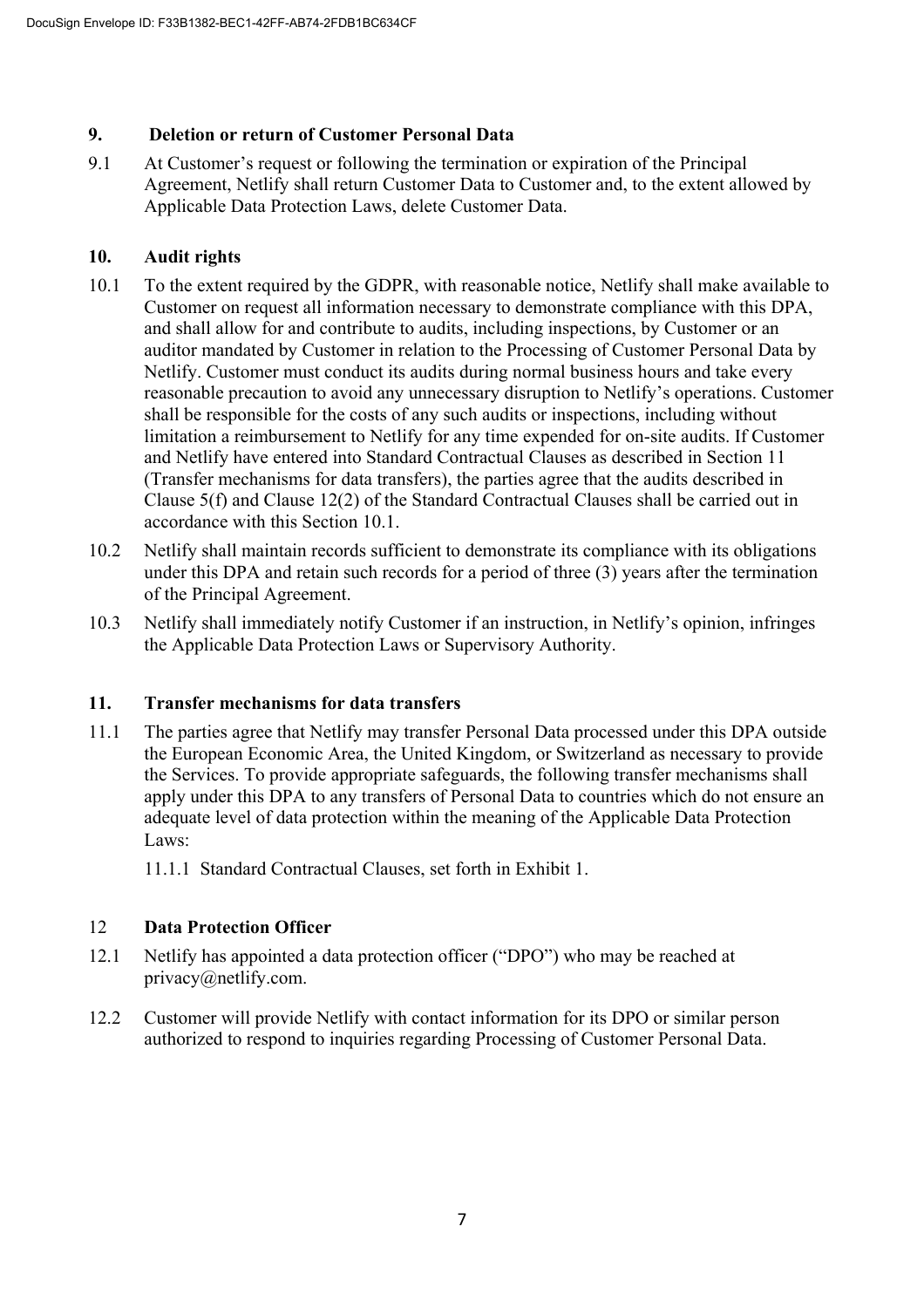# **13. CCPA**

13.1 The parties acknowledge and agree that Netlify is a service provider for the purposes of the CCPA and is receiving personal information from Customer pursuant to the Principal Agreement for a business purpose. Netlify shall not sell any such personal information. Netlify shall not retain, use or disclose any personal information provided by Customer pursuant to the Principal Agreement except as necessary for the specific purpose of performing the services for Customer pursuant to the Principal Agreement, or otherwise as set forth in the Principal Agreement or as permitted by the CCPA. For the purposes of this Section 13.1, the terms "personal information," "service provider," "sale," and "sell" are as defined in Section 1798.140 of the CCPA. Netlify certifies that it understands the restrictions of this Section 13.1.

# **14. General Terms**

# *Governing law and jurisdiction*

- 14.1 Without prejudice to Clauses 7 (Mediation and Jurisdiction) and 9 (Governing Law) of the Standard Contractual Clauses:
	- 13.1.1 the parties to this DPA hereby submit to the choice of jurisdiction stipulated in the Principal Agreement with respect to any disputes or claims howsoever arising under this DPA.

# *Limitation of liability*

14.2 The total liability of each of Customer and Netlify (and their respective employees, directors, officers, affiliates, successors, and assigns), arising out of or related to this DPA, whether in contract, tort, or other theory of liability, shall not, when taken together in the aggregate, exceed the limitation of liability set forth in the Principal Agreement.

# *Netlify's role as a Controller*

14.3 The parties acknowledge and agree that to the extent Netlify processes Personal Data in connection with the Principal Agreement to: (i) monitor, prevent and detect fraud, and to prevent harm to Customer, Netlify and Netlify's affiliates, and to third parties; (ii) comply with legal or regulatory obligations applicable to the processing and retention of Personal Data to which Netlify is subject; (iii) analyze, develop and improve Netlify's products and services; or (iv) provide Netlify's products and services to Netlify users, Netlify is acting as a Controller with respect to the Processing of such Personal Data it receives from or through Controller.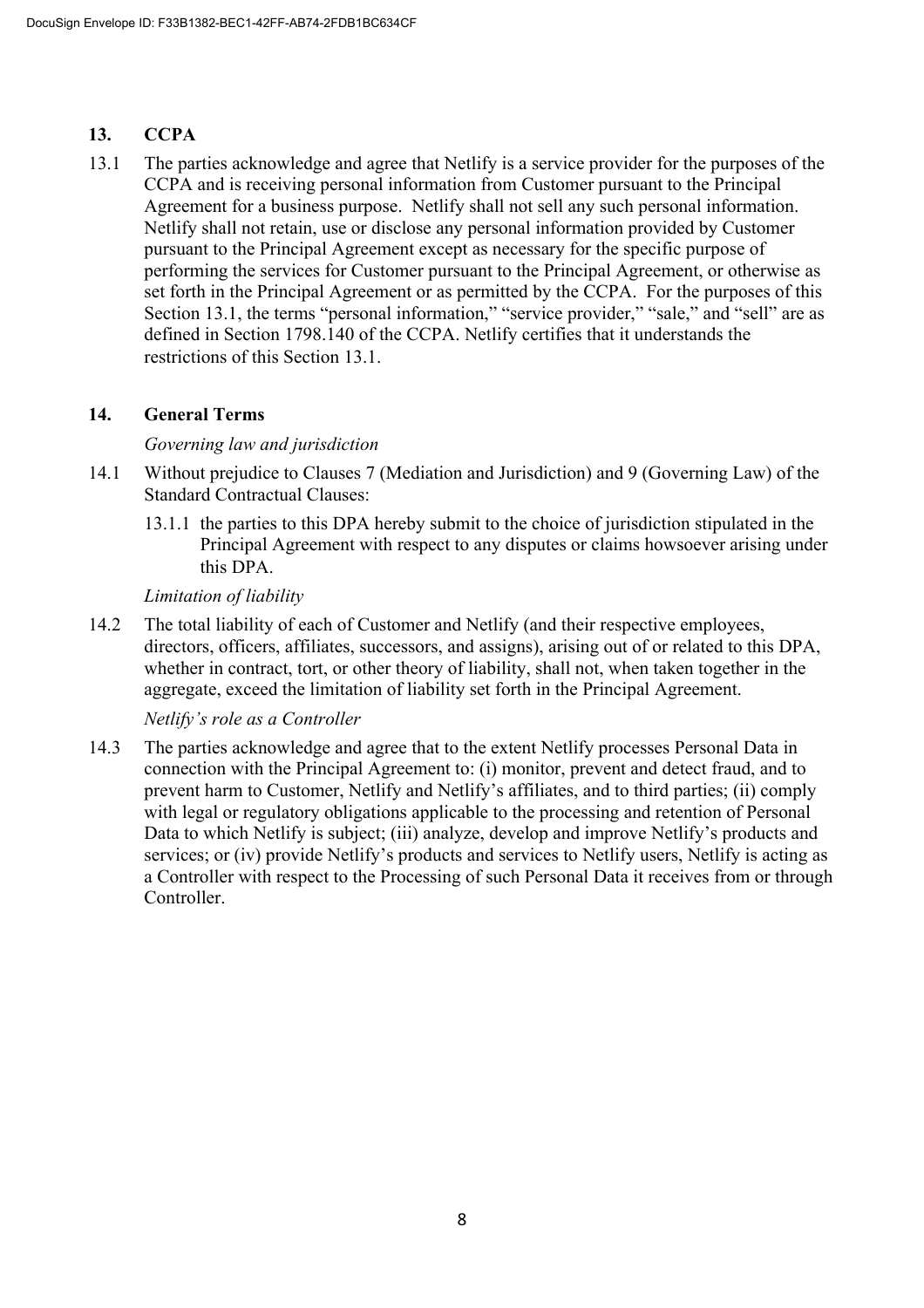IN WITNESS WHEREOF, this DPA is entered into and becomes a binding part of the Principal Agreement with effect from the date first set out above.

# **CUSTOMER** Signature and the set of the Signature and the Signature and the Signature and the Signature and the Signature Title **Example 2** Date Signed **Date Signed** — DocuSigned by: **NETLIFY** Mathias Biilmann Christensen  $Signature$  rignature  $\frac{1}{2}$  rignature  $\frac{1}{2}$  rignature  $\frac{1}{2}$  rignature  $\frac{1}{2}$  rignature  $\frac{1}{2}$  rignature  $\frac{1}{2}$  rignature  $\frac{1}{2}$  rignature  $\frac{1}{2}$  rignature  $\frac{1}{2}$  rignature  $\frac{1}{2}$  rignature  $\frac{1$ 12/9/2020Title \_\_\_\_\_\_\_\_\_\_\_\_\_\_\_\_\_\_\_\_\_\_\_\_\_\_\_\_\_\_\_\_\_\_ Date Signed \_\_\_\_\_\_\_\_\_\_\_\_\_\_\_\_\_\_\_\_\_\_\_\_\_\_\_\_ CEO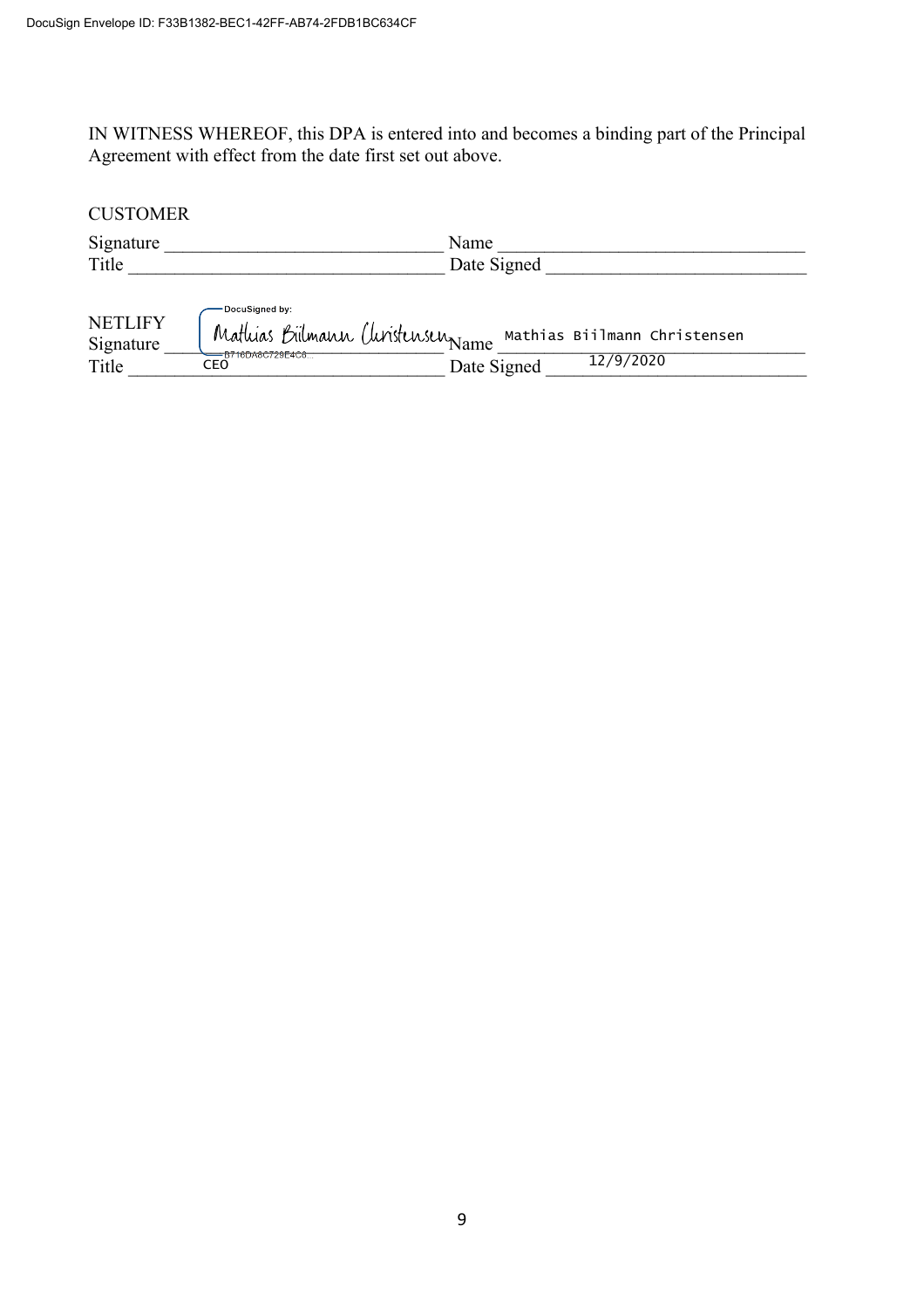# **SCHEDULE 1: DETAILS OF PROCESSING OF COMPANY PERSONAL DATA**

This Schedule 1 includes certain details of the Processing of Customer Personal Data as required by Article 28(3) of the GDPR.

### *Subject matter and duration of the Processing of Customer Personal Data*

The subject matter and duration of the Processing of the Customer Personal Data are set out in the Principal Agreement and this DPA.

### *The nature and purpose of the Processing of Customer Personal Data*

The personal data comprises: in relation to visitors of the Customer's online properties identification data, personal life data, connection data, or localization data (including IP addresses). Customer, its online visitors and/or other partners may also upload content to Customer's online properties.

### *The types of Customer Personal Data to be Processed*

- First and last name
- Title
- Position
- Employer
- Contact information (company, email, phone, physical business address)
- Identification data
- Connection data
- Localisation data
- Other data provided to Netlify by Customer for Processing

# *The categories of Data Subject to whom the Customer Personal Data relates*

Customer may submit Personal Data to the Services, which may include, but is not limited to Personal Data relating to the following categories of data subjects:

- Prospects, customers, business partners and vendors of Customer (who are natural persons)
- Employees or contact persons of Customer's prospects, customers, business partners and vendors
- Employees, agents, advisors, freelancers of Customer (who are natural persons)
- Customer's Users authorized by Customer to use the Services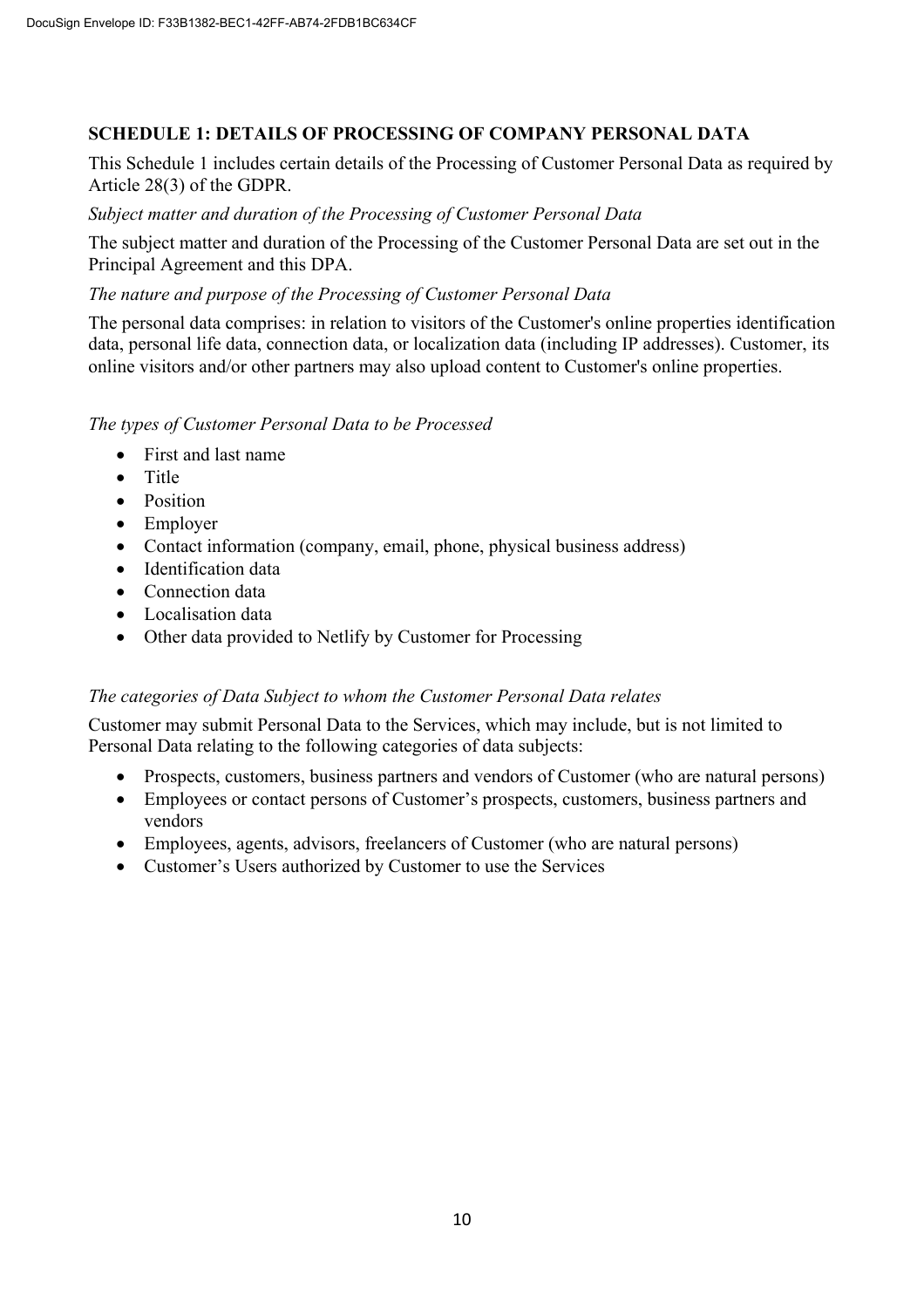# **SCHEDULE 2: NETLIFY AUTHORIZED SUB-PROCESSORS**

| <b>Name</b>              | <b>Purpose</b>                     |  |  |
|--------------------------|------------------------------------|--|--|
| Fivetran                 | Analytics                          |  |  |
| Segment                  | Analytics                          |  |  |
| <b>Google Analytics</b>  | Analytics                          |  |  |
| Zuora                    | <b>Billing</b>                     |  |  |
| Dropbox                  | Contracts                          |  |  |
| Salesforce               | Customer relationship management   |  |  |
| Intercom                 | Customer support                   |  |  |
| Zendesk                  | Customer support                   |  |  |
| Discourse (Community)    | <b>Customer Support platform</b>   |  |  |
| Census                   | Data automation                    |  |  |
| <b>DMARCian</b>          | <b>DMARC</b> report processing     |  |  |
| Typeform                 | <b>Feedback forms</b>              |  |  |
| Askimet                  | Form and Wordpress Spam protection |  |  |
| Sift                     | Fraud account detection            |  |  |
| Amazon Web Service (AWS) | Infrastructure service provider    |  |  |
| Digital Ocean            | Infrastructure service provider    |  |  |
| Google Cloud             | Infrastructure service provider    |  |  |
| Microsoft Azure          | Infrastructure service provider    |  |  |
| Packet                   | Infrastructure service provider    |  |  |
| Rackspace                | Infrastructure service provider    |  |  |
| Yandex                   | Infrastructure service provider    |  |  |
| Google Suite             | Legal documents such as DPA        |  |  |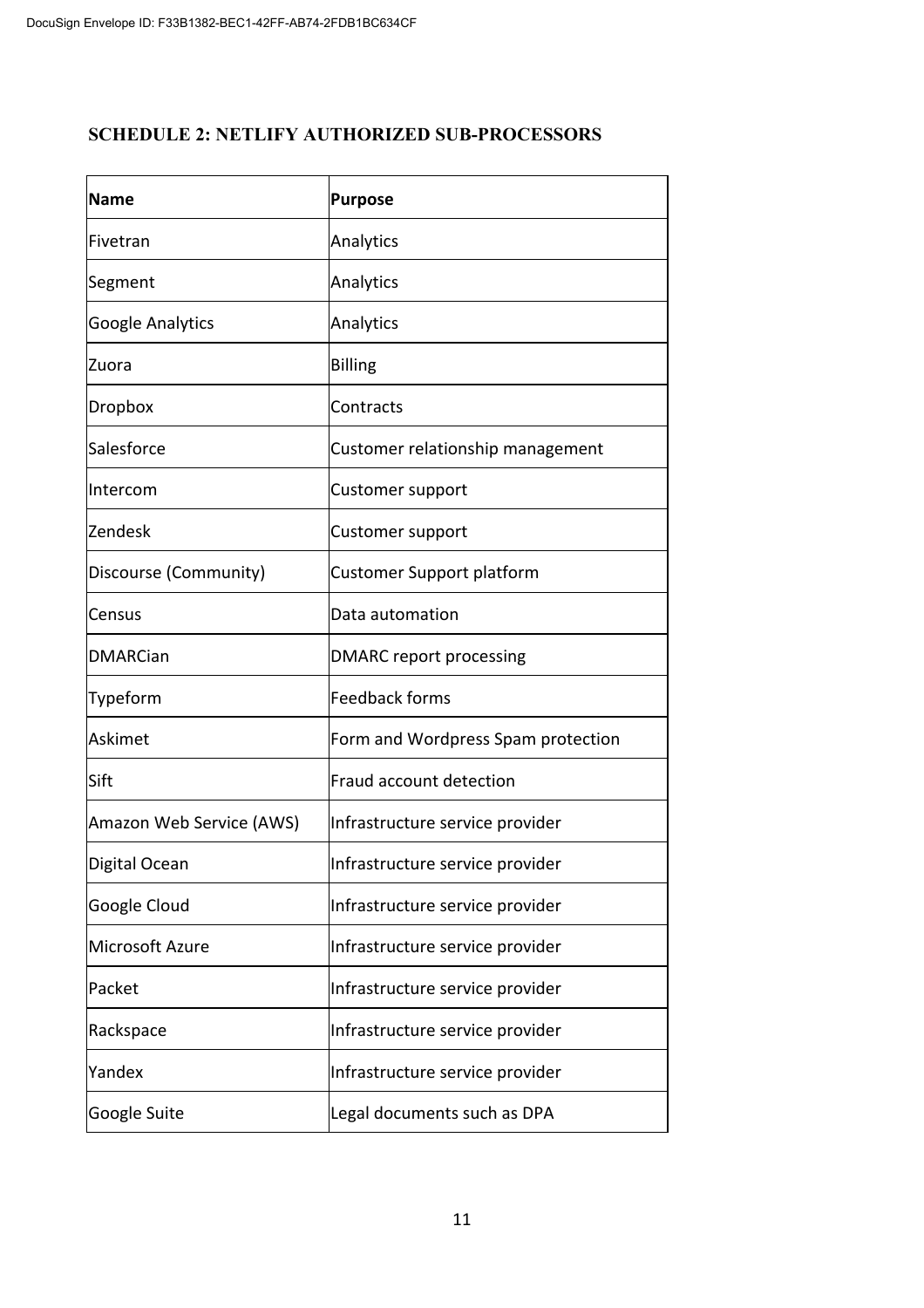| Humio     | Logs                              |
|-----------|-----------------------------------|
| Hubspot   | Marketing                         |
| MailChimp | Marketing and transactional email |
| Braintree | Payment processing                |
| FullStory | Session tracking                  |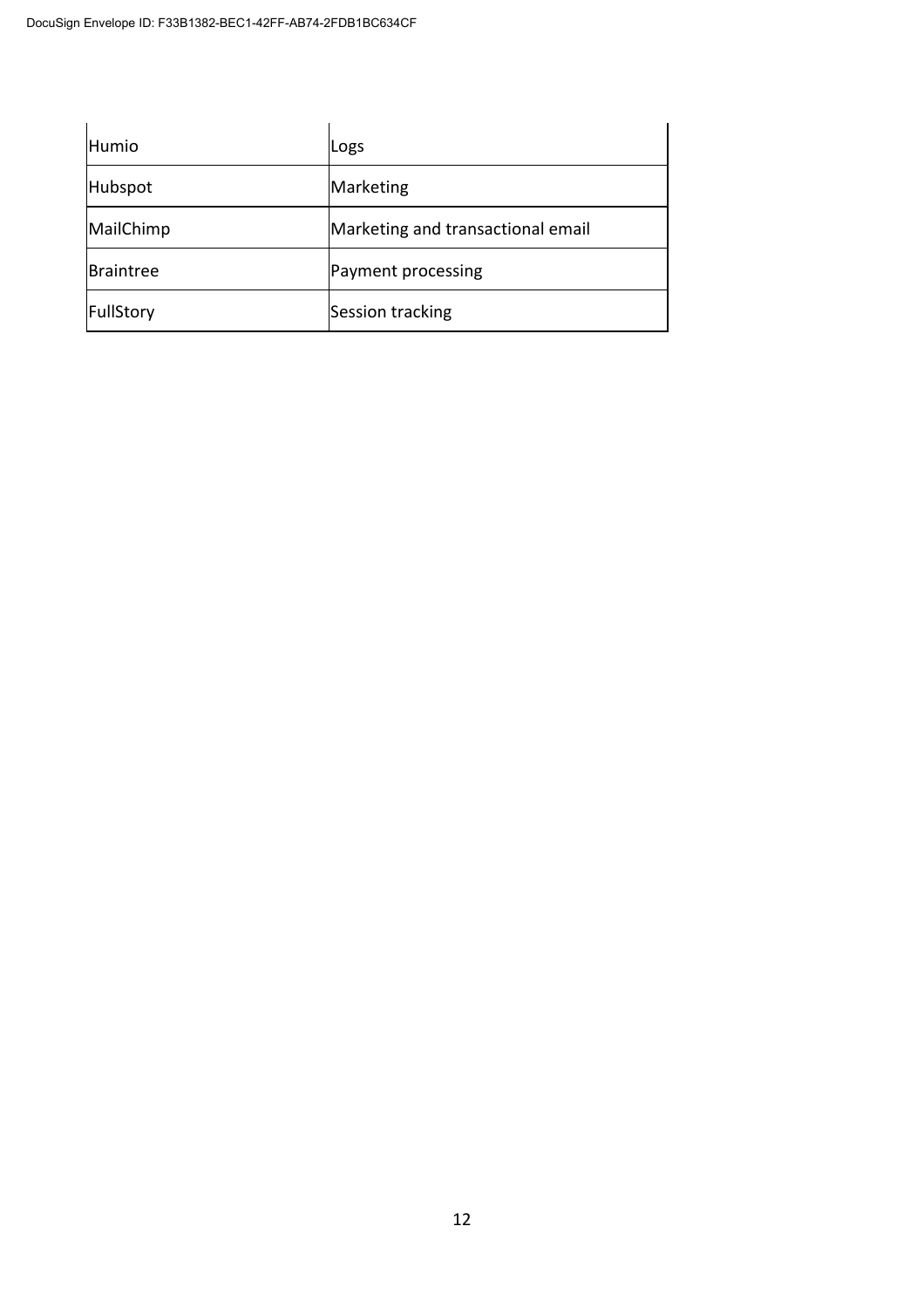### **SCHEDULE 3: Description of the technical and organisational measures implemented by Netlify**

In Processing Personal Data, Netlify represents and warrants that it has implemented and will maintain administrative, physical, and technical safeguards for protection of the security, confidentiality and integrity of Customer Personal Data uploaded to the Netlify Services, as described in security documentation at http://netlify.com/security or otherwise made reasonably available by Netlify. Netlify will not materially decrease the overall security of the Services during the term of the Principal Agreement.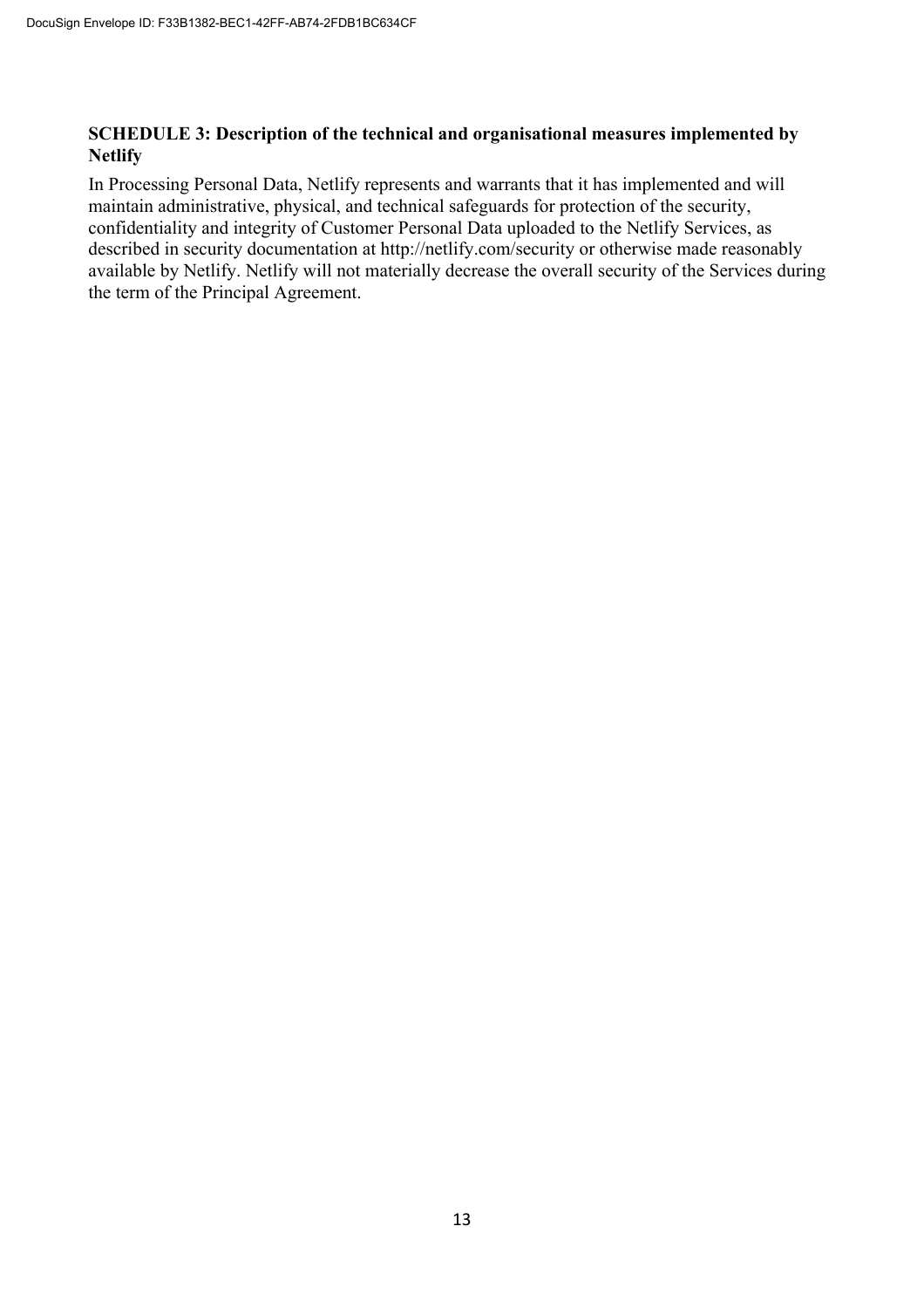# **EXHIBIT 1: STANDARD CONTRACTUAL CLAUSES**

# **STANDARD CONTRACTUAL CLAUSES (PROCESSORS)**

For the purposes of Article 26(2) of Directive 95/46/EC for the transfer of personal data to processors established in third countries which do not ensure an adequate level of data protection

| Other information needed to identify the organisation |  |  |  |
|-------------------------------------------------------|--|--|--|
| (the data exporter)                                   |  |  |  |

And

| Other information needed to identify the organisation |  |  |  |
|-------------------------------------------------------|--|--|--|
|                                                       |  |  |  |

(the data **importer**)

each a 'party'; together 'the parties',

HAVE AGREED on the following Contractual Clauses (the Clauses) in order to adduce adequate safeguards with respect to the protection of privacy and fundamental rights and freedoms of individuals for the transfer by the data exporter to the data importer of the personal data specified in Appendix 1.

# Background

The data exporter has entered into a data processing addendum ("DPA") with the data importer. Pursuant to the terms of the DPA, it is contemplated that services provided by the data importer will involve the transfer of personal data to data importer. Data importer is located in a country not ensuring an adequate level of data protection. To ensure compliance with Directive 95/46/EC and applicable data protection law, the controller agrees to the provision of such Services, including the processing of personal data incidental thereto, subject to the data importer's execution of, and compliance with, the terms of these Clauses.

# *Clause 1*

# **Definitions**

For the purposes of the Clauses:

(a) 'personal data', 'process/processing', 'controller', 'processor', 'data subject' and 'supervisory authority' shall have the same meaning as in Directive 95/46/EC of the European Parliament and of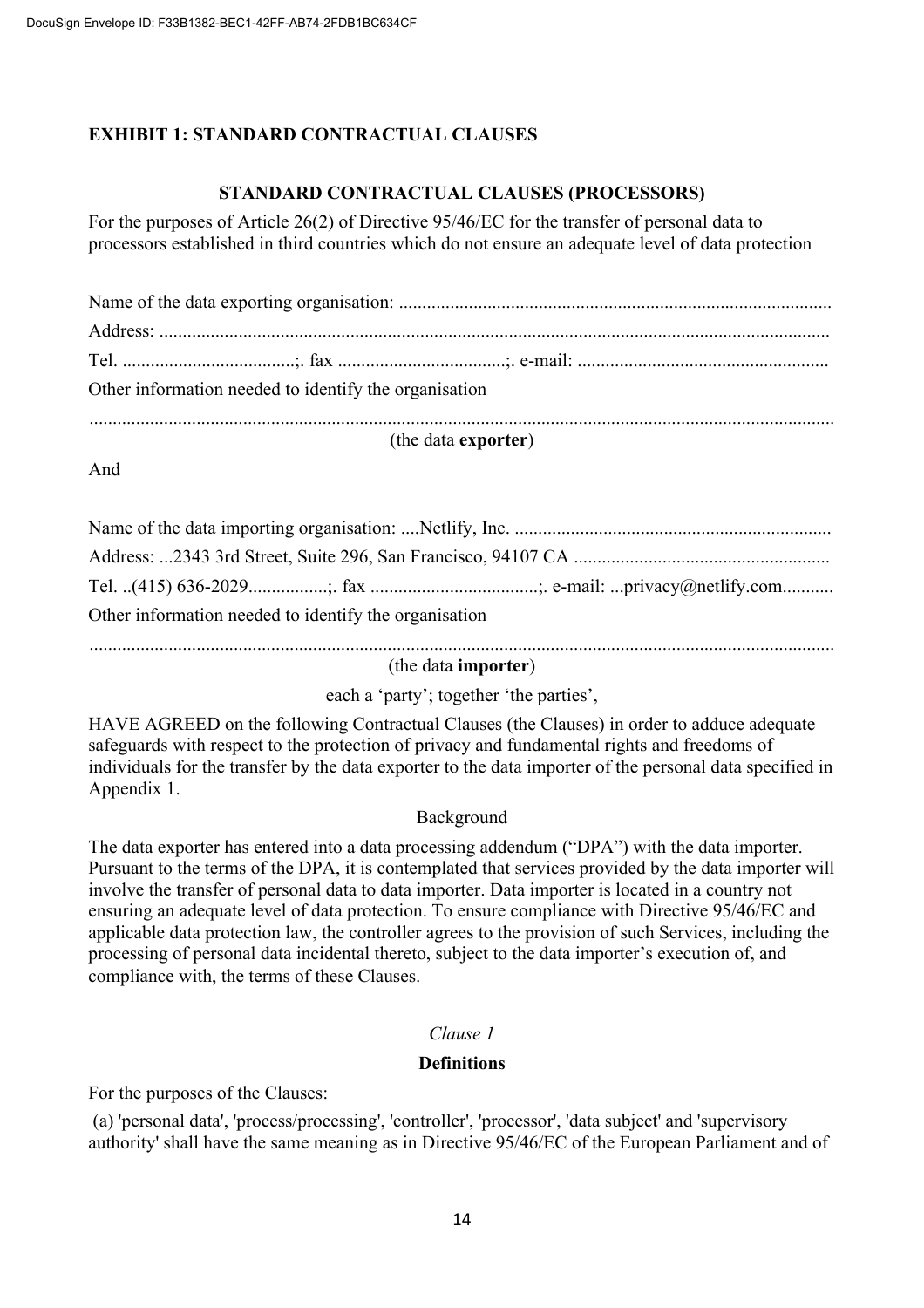the Council of 24 October 1995 on the protection of individuals with regard to the processing of personal data and on the free movement of such data; [If these Clauses are governed by a law which extends the protection of data protection laws to corporate persons, the words "except that, if these Clauses govern a transfer of data relating to identified or identifiable corporate (as well as natural) persons, the definition of "personal data" is expanded to include those data" are added.]

(b) 'the data exporter' means the controller who transfers the personal data;

(c) 'the data importer' means the processor who agrees to receive from the data exporter personal data intended for processing on his behalf after the transfer in accordance with his instructions and the terms of the Clauses and who is not subject to a third country's system ensuring adequate protection within the meaning of Article 25(1) of Directive 95/46/EC; [If these Clauses are not governed by the law of a Member State, the words "and who is not subject to a third country's system ensuring adequate protection within the meaning of Article 25(1) of Directive 95/46/EC" are deleted.]

(d) 'the subprocessor' means any processor engaged by the data importer or by any other subprocessor of the data importer who agrees to receive from the data importer or from any other subprocessor of the data importer personal data exclusively intended for processing activities to be carried out on behalf of the data exporter after the transfer in accordance with his instructions, the terms of the Clauses and the terms of the written subcontract;

(e) 'the applicable data protection law' means the legislation protecting the fundamental rights and freedoms of individuals and, in particular, their right to privacy with respect to the processing of personal data applicable to a data controller in the Member State in which the data exporter is established;

(f) 'technical and organisational security measures' means those measures aimed at protecting personal data against accidental or unlawful destruction or accidental loss, alteration, unauthorised disclosure or access, in particular where the processing involves the transmission of data over a network, and against all other unlawful forms of processing.

### *Clause 2*

### **Details of the transfer**

The details of the transfer are specified in Appendix 1 which form an integral part of the Clauses.

### *Clause 3*

#### **Third-party beneficiary clause**

1. The data subject can enforce against the data exporter this Clause, Clause 4(b) to (i), Clause 5(a) to (e), and (g) to (j), Clause  $6(1)$  and (2), Clause 7, Clause  $8(2)$ , and Clauses 9 to 12 as third-party beneficiary.

2. The data subject can enforce against the data importer this Clause, Clause 5(a) to (e) and (g), Clause 6, Clause 7, Clause 8(2), and Clauses 9 to 12, in cases where the data exporter has factually disappeared or has ceased to exist in law unless any successor entity has assumed the entire legal obligations of the data exporter by contract or by operation of law, as a result of which it takes on the rights and obligations of the data exporter, in which case the data subject can enforce them against such entity.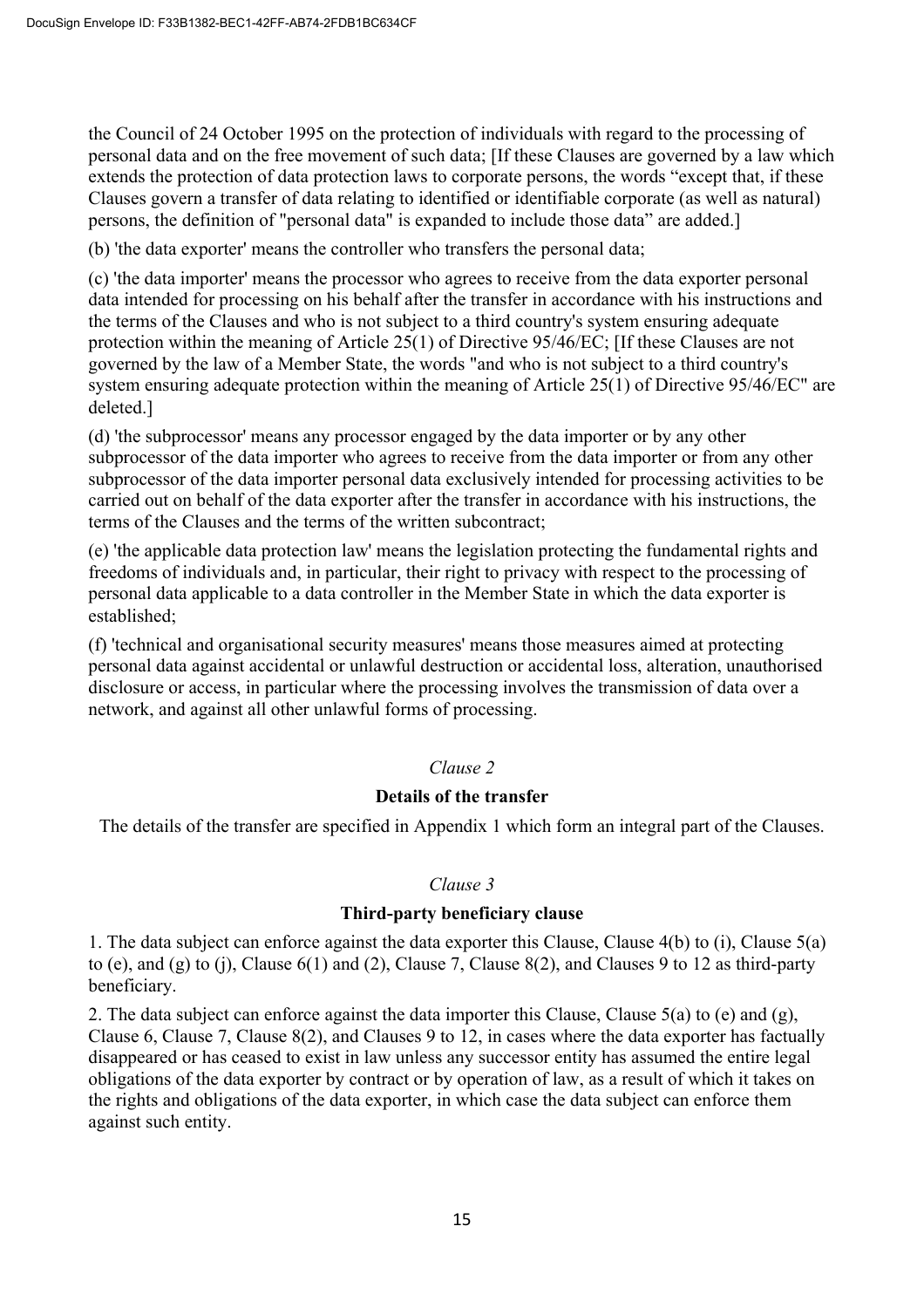3. The data subject can enforce against the subprocessor this Clause, Clause 5(a) to (e) and (g), Clause 6, Clause 7, Clause 8(2), and Clauses 9 to 12, in cases where both the data exporter and the data importer have factually disappeared or ceased to exist in law or have become insolvent, unless any successor entity has assumed the entire legal obligations of the data exporter by contract or by operation of law as a result of which it takes on the rights and obligations of the data exporter, in which case the data subject can enforce them against such entity. Such third-party liability of the subprocessor shall be limited to its own processing operations under the Clauses.

4. The parties do not object to a data subject being represented by an association or other body if the data subject so expressly wishes and if permitted by national law.

### *Clause 4*

### **Obligations of the data exporter**

The data exporter agrees and warrants:

- (a) that the processing, including the transfer itself, of the personal data has been and will continue to be carried out in accordance with the relevant provisions of the applicable data protection law (and, where applicable, has been notified to the relevant authorities of the Member State where the data exporter is established) and does not violate the relevant provisions of that State;
- (b) that it has instructed and throughout the duration of the personal data processing services will instruct the data importer to process the personal data transferred only on the data exporter's behalf and in accordance with the applicable data protection law and the Clauses;
- (c) that the data importer will provide sufficient guarantees in respect of the technical and organisational security measures specified in Appendix 2 to this contract;
- (d) that after assessment of the requirements of the applicable data protection law, the security measures are appropriate to protect personal data against accidental or unlawful destruction or accidental loss, alteration, unauthorised disclosure or access, in particular where the processing involves the transmission of data over a network, and against all other unlawful forms of processing, and that these measures ensure a level of security appropriate to the risks presented by the processing and the nature of the data to be protected having regard to the state of the art and the cost of their implementation;
- (e) that it will ensure compliance with the security measures;
- (f) to forward any notification received from the data importer or any subprocessor pursuant to Clause 5(b) and Clause 8(3) to the data protection supervisory authority if the data exporter decides to continue the transfer or to lift the suspension;
- (g) to make available to the data subjects upon request a copy of the Clauses, with the exception of Appendix 2, and a summary description of the security measures, as well as a copy of any contract for subprocessing services which has to be made in accordance with the Clauses, unless the Clauses or the contract contain commercial information, in which case it may remove such commercial information;
- (h) that, in the event of subprocessing, the processing activity is carried out in accordance with Clause 11 by a subprocessor providing at least the same level of protection for the personal data and the rights of data subject as the data importer under the Clauses; and
- (i) that it will ensure compliance with Clause  $4(a)$  to (i).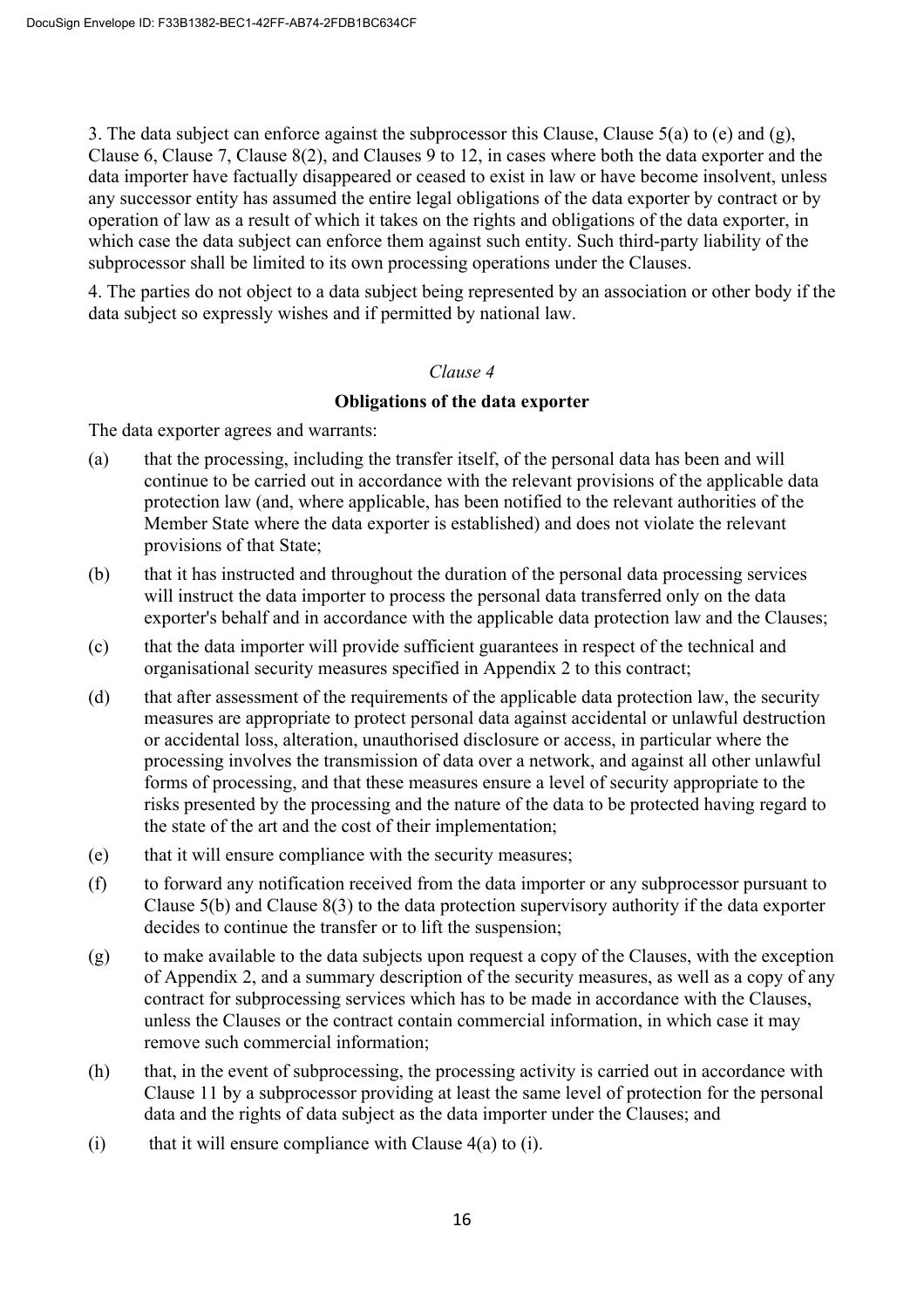### **Obligations of the data importer**

The data importer agrees and warrants:

- (a) to process the personal data only on behalf of the data exporter and in compliance with its instructions and the Clauses; if it cannot provide such compliance for whatever reasons, it agrees to inform promptly the data exporter of its inability to comply, in which case the data exporter is entitled to suspend the transfer of data and/or terminate the contract;
- (b) that it has no reason to believe that the legislation applicable to it prevents it from fulfilling the instructions received from the data exporter and its obligations under the contract and that in the event of a change in this legislation which is likely to have a substantial adverse effect on the warranties and obligations provided by the Clauses, it will promptly notify the change to the data exporter as soon as it is aware, in which case the data exporter is entitled to suspend the transfer of data and/or terminate the contract;
- (c) that it has implemented the technical and organisational security measures specified in Appendix 2 before processing the personal data transferred;
- (d) that it will promptly notify the data exporter about:
	- (i) any legally binding request for disclosure of the personal data by a law enforcement authority unless otherwise prohibited, such as a prohibition under criminal law to preserve the confidentiality of a law enforcement investigation,
	- (ii) any accidental or unauthorised access, and
	- (iii) any request received directly from the data subjects without responding to that request, unless it has been otherwise authorised to do so;
- (e) to deal promptly and properly with all inquiries from the data exporter relating to its processing of the personal data subject to the transfer and to abide by the advice of the supervisory authority with regard to the processing of the data transferred;
- (f) at the request of the data exporter to submit its data processing facilities for audit of the processing activities covered by the Clauses which shall be carried out by the data exporter or an inspection body composed of independent members and in possession of the required professional qualifications bound by a duty of confidentiality, selected by the data exporter, where applicable, in agreement with the supervisory authority;
- (g) to make available to the data subject upon request a copy of the Clauses, or any existing contract for subprocessing, unless the Clauses or contract contain commercial information, in which case it may remove such commercial information, with the exception of Appendix 2 which shall be replaced by a summary description of the security measures in those cases where the data subject is unable to obtain a copy from the data exporter;
- (h) that, in the event of subprocessing, it has previously informed the data exporter and obtained its prior written consent;
- (i) that the processing services by the subprocessor will be carried out in accordance with Clause 11;
- (j) to send promptly a copy of any subprocessor agreement it concludes under the Clauses to the data exporter.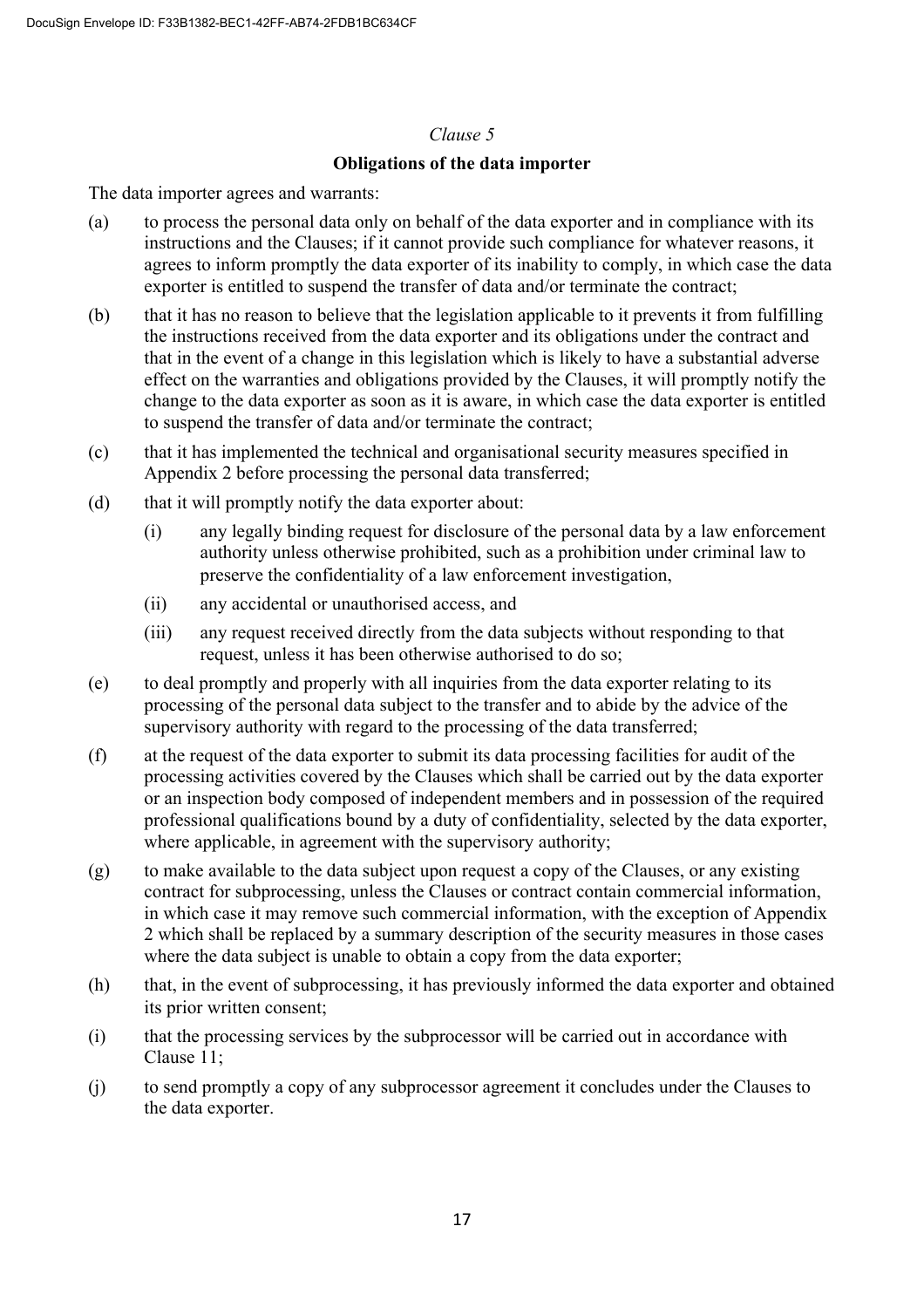# **Liability**

- 1. The parties agree that any data subject, who has suffered damage as a result of any breach of the obligations referred to in Clause 3 or in Clause 11 by any party or subprocessor is entitled to receive compensation from the data exporter for the damage suffered.
- 2. If a data subject is not able to bring a claim for compensation in accordance with paragraph 1 against the data exporter, arising out of a breach by the data importer or his subprocessor of any of their obligations referred to in Clause 3 or in Clause 11, because the data exporter has factually disappeared or ceased to exist in law or has become insolvent, the data importer agrees that the data subject may issue a claim against the data importer as if it were the data exporter, unless any successor entity has assumed the entire legal obligations of the data exporter by contract of by operation of law, in which case the data subject can enforce its rights against such entity.

The data importer may not rely on a breach by a subprocessor of its obligations in order to avoid its own liabilities.

3. If a data subject is not able to bring a claim against the data exporter or the data importer referred to in paragraphs 1 and 2, arising out of a breach by the subprocessor of any of their obligations referred to in Clause 3 or in Clause 11 because both the data exporter and the data importer have factually disappeared or ceased to exist in law or have become insolvent, the subprocessor agrees that the data subject may issue a claim against the data subprocessor with regard to its own processing operations under the Clauses as if it were the data exporter or the data importer, unless any successor entity has assumed the entire legal obligations of the data exporter or data importer by contract or by operation of law, in which case the data subject can enforce its rights against such entity. The liability of the subprocessor shall be limited to its own processing operations under the Clauses.

# *Clause 7*

# **Mediation and jurisdiction**

- 1. The data importer agrees that if the data subject invokes against it third-party beneficiary rights and/or claims compensation for damages under the Clauses, the data importer will accept the decision of the data subject:
	- (a) to refer the dispute to mediation, by an independent person or, where applicable, by the supervisory authority;
	- (b) to refer the dispute to the courts in the Member State in which the data exporter is established.
- 2. The parties agree that the choice made by the data subject will not prejudice its substantive or procedural rights to seek remedies in accordance with other provisions of national or international law.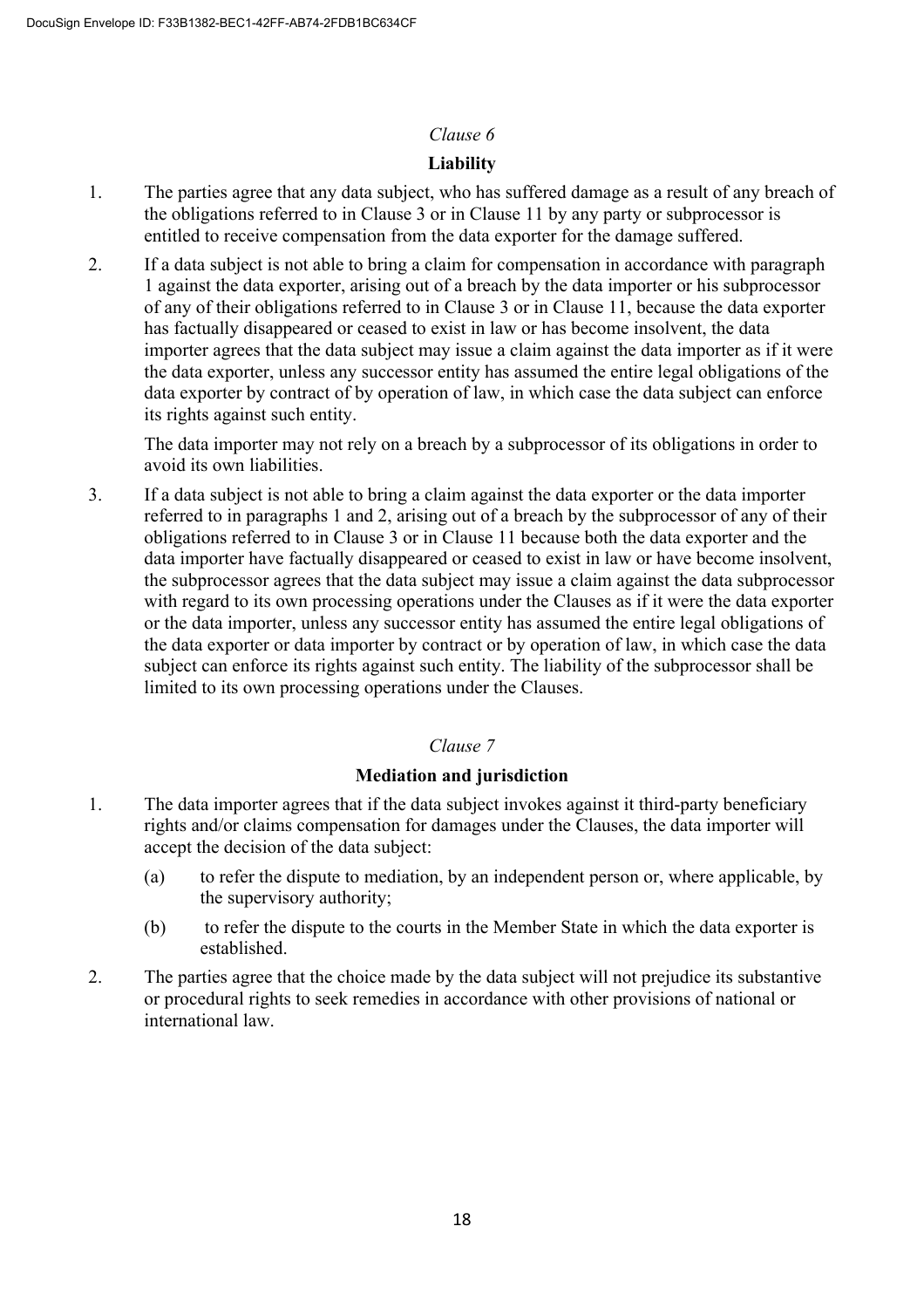#### **Cooperation with supervisory authorities**

- 1. The data exporter agrees to deposit a copy of this contract with the supervisory authority if it so requests or if such deposit is required under the applicable data protection law.
- 2. The parties agree that the supervisory authority has the right to conduct an audit of the data importer, and of any subprocessor, which has the same scope and is subject to the same conditions as would apply to an audit of the data exporter under the applicable data protection law.
- 3. The data importer shall promptly inform the data exporter about the existence of legislation applicable to it or any subprocessor preventing the conduct of an audit of the data importer, or any subprocessor, pursuant to paragraph 2. In such a case the data exporter shall be entitled to take the measures foreseen in Clause 5 (b).

### *Clause 9*

### **Governing Law**

The Clauses shall be governed by the law of the Member State in which the data exporter is established.

### *Clause 10*

### **Variation of the contract**

The parties undertake not to vary or modify the Clauses. This does not preclude the parties from adding clauses on business related issues where required as long as they do not contradict the Clause.

# *Clause 11*

### **Subprocessing**

- 1. The data importer shall not subcontract any of its processing operations performed on behalf of the data exporter under the Clauses without the prior written consent of the data exporter. Where the data importer subcontracts its obligations under the Clauses, with the consent of the data exporter, it shall do so only by way of a written agreement with the subprocessor which imposes the same obligations on the subprocessor as are imposed on the data importer under the Clauses. Where the subprocessor fails to fulfil its data protection obligations under such written agreement the data importer shall remain fully liable to the data exporter for the performance of the subprocessor's obligations under such agreement.
- 2. The prior written contract between the data importer and the subprocessor shall also provide for a third-party beneficiary clause as laid down in Clause 3 for cases where the data subject is not able to bring the claim for compensation referred to in paragraph 1 of Clause 6 against the data exporter or the data importer because they have factually disappeared or have ceased to exist in law or have become insolvent and no successor entity has assumed the entire legal obligations of the data exporter or data importer by contract or by operation of law. Such third-party liability of the subprocessor shall be limited to its own processing operations under the Clauses.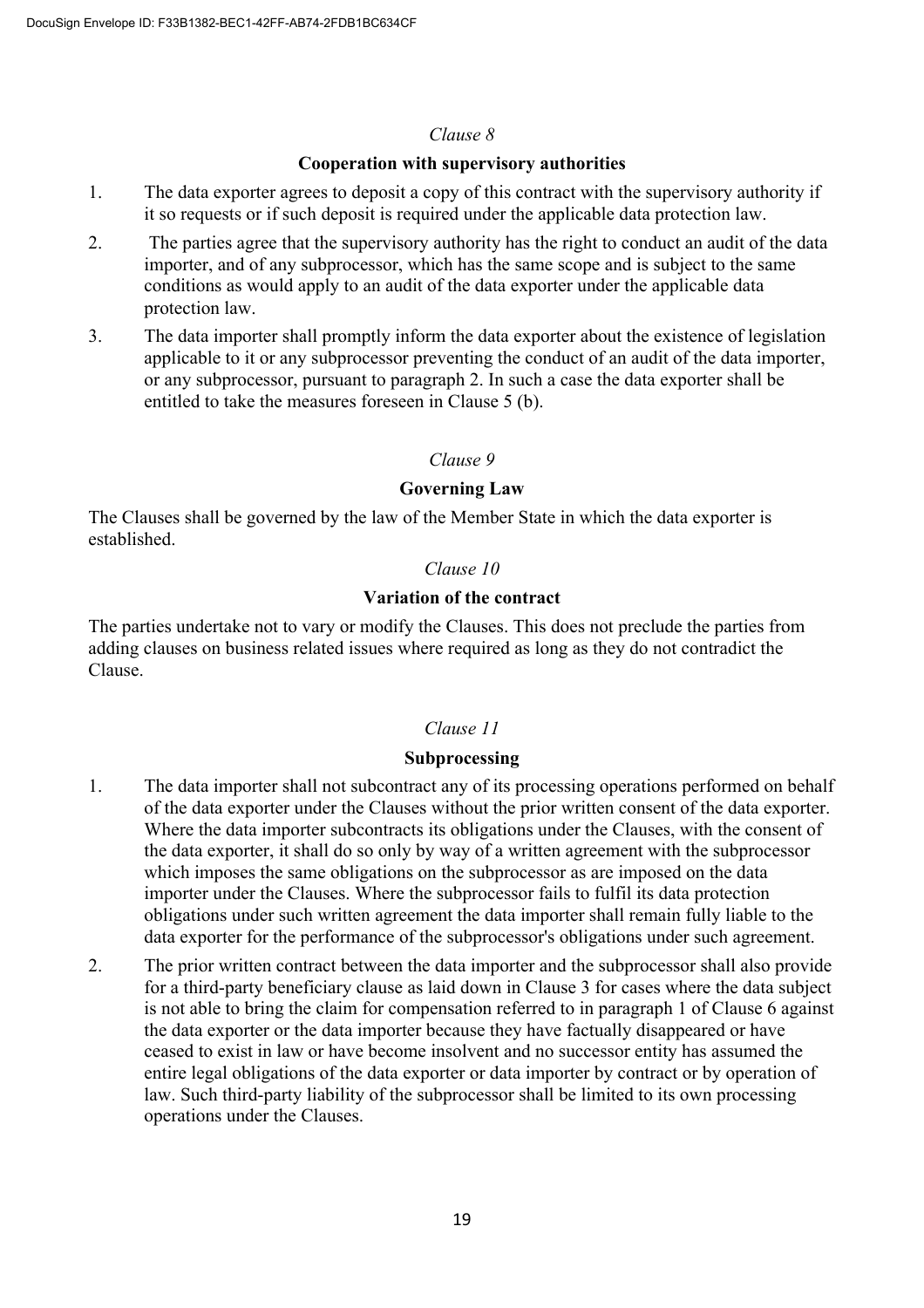- 3. The provisions relating to data protection aspects for subprocessing of the contract referred to in paragraph 1 shall be governed by the law of the Member State in which the data exporter is established.
- 4. The data exporter shall keep a list of subprocessing agreements concluded under the Clauses and notified by the data importer pursuant to Clause 5 (j), which shall be updated at least once a year. The list shall be available to the data exporter's data protection supervisory authority.

#### **Obligation after the termination of personal data processing services**

- 1. The parties agree that on the termination of the provision of data processing services, the data importer and the subprocessor shall, at the choice of the data exporter, return all the personal data transferred and the copies thereof to the data exporter or shall destroy all the personal data and certify to the data exporter that it has done so, unless legislation imposed upon the data importer prevents it from returning or destroying all or part of the personal data transferred. In that case, the data importer warrants that it will guarantee the confidentiality of the personal data transferred and will not actively process the personal data transferred anymore.
- 2. The data importer and the subprocessor warrant that upon request of the data exporter and/or of the supervisory authority, it will submit its data processing facilities for an audit of the measures referred to in paragraph 1.

### **On behalf of the data exporter:**

| Other information necessary in order for the contract to be binding (if any): |
|-------------------------------------------------------------------------------|

Signature.................................................

| On behalf of the data importer:<br>Mathias Biilmann Christensen               |  |
|-------------------------------------------------------------------------------|--|
|                                                                               |  |
| Position: CEO                                                                 |  |
| Address: 2343 3rd Street, Suite 296, San Francisco, 94107 CA                  |  |
| Other information necessary in order for the contract to be binding (if any): |  |
|                                                                               |  |
|                                                                               |  |
|                                                                               |  |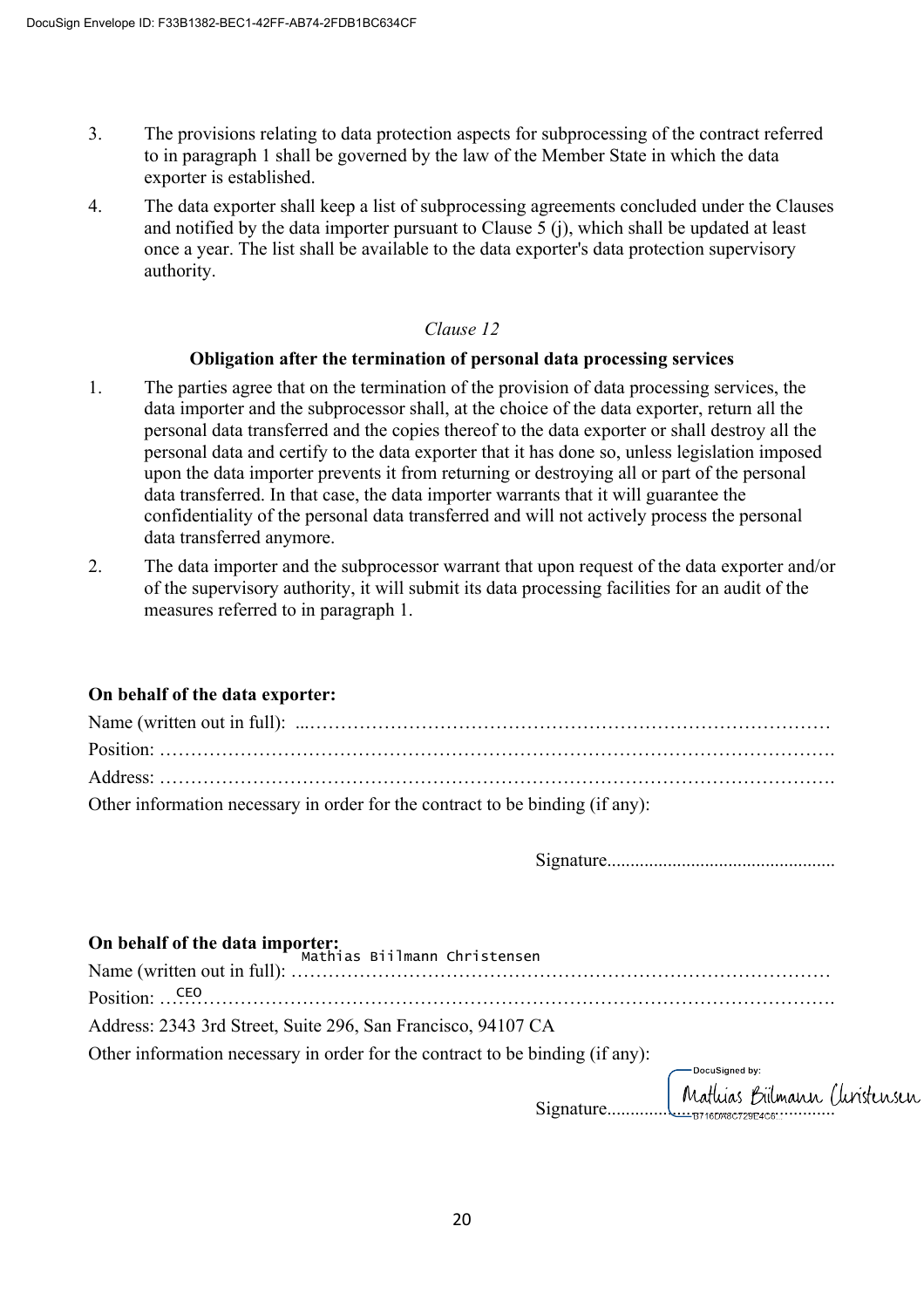# **APPENDIX 1 TO THE STANDARD CONTRACTUAL CLAUSES**

This Appendix forms part of the Clauses and must be completed and signed by the parties

The Member States may complete or specify, according to their national procedures, any additional necessary information to be contained in this Appendix

### **Data exporter**

The data exporter is (please specify briefly your activities relevant to the transfer):

The (i) legal entity that has created an account with Netlify, Inc. ("Netlify") for provision of the Service, and executed the Clauses as a data exporter and, (ii) all affiliates of such entity established within the EEA, which have purchased Services from Netlify or its Affiliates.

### **Data importer**

The data importer is (please specify briefly activities relevant to the transfer):

Netlify, which processes Personal Data upon the instruction of the data exporter in accordance with the terms of the Principal Agreement between the data exporter and Netlify.

### **Data subjects**

The Personal Data transferred concern the following categories of Data Subjects: The data exporter may submit Personal Data to Netlify and its Affiliates which may include, but is not limited to Personal Data relating to the following categories of data subjects:

- Prospective customers, customers, resellers, referrers, business partners, and vendors of the data exporter (who are natural persons);
- Employees or contact persons of the data exporter's prospective customers, customers, resellers, referrers, subcontractors, business partners, and vendors (who are natural persons);
- Employees, agents, advisors, and freelancers of the data exporter (who are natural persons); and/or
- Natural persons authorized by the data exporter to use the services provided by Netlify, Inc. to the data exporter.

# **Categories of data**

The Personal Data transferred concern the following categories of data:

The data exporter may submit Personal Data to Netlify, Inc. and its Affiliates which may include, but is not limited to, the following categories of Personal Data: Names, titles, position, employer, contact information (email, phone, fax, physical address etc.), identification data, profession life data, personal life data, connection data, or localization data (including IP addresses).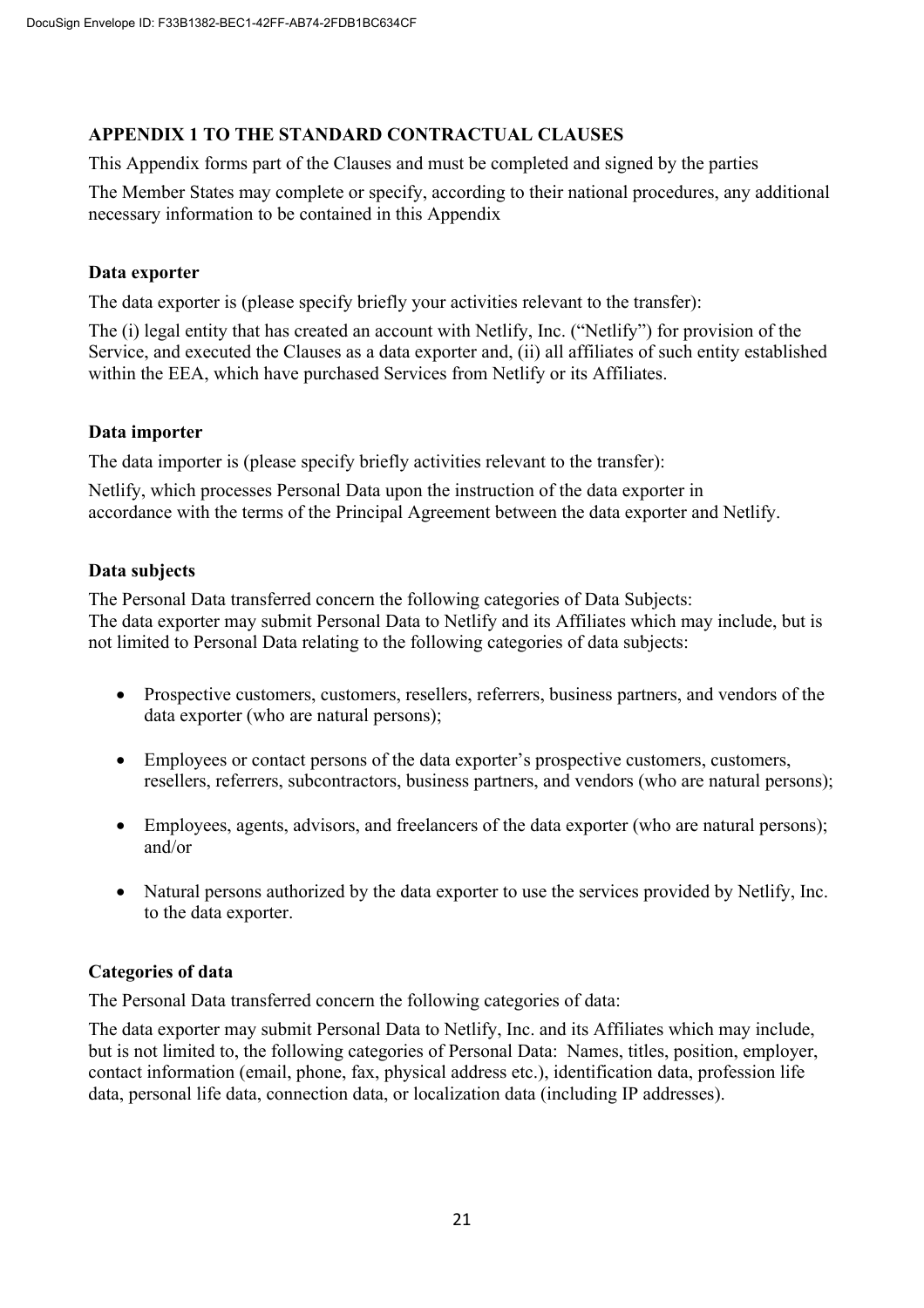### **Processing operations**

The Personal Data transferred will be subject to the following basic processing activities: The objective of the processing of Personal Data by Netlify is to provide the Service, pursuant to the Principal Agreement.

### DATA EXPORTER

DATA IMPORTER Name: .................................................................. Authorised Signature ........................................... Mathias Biilma<u>nn Christe</u>nsen